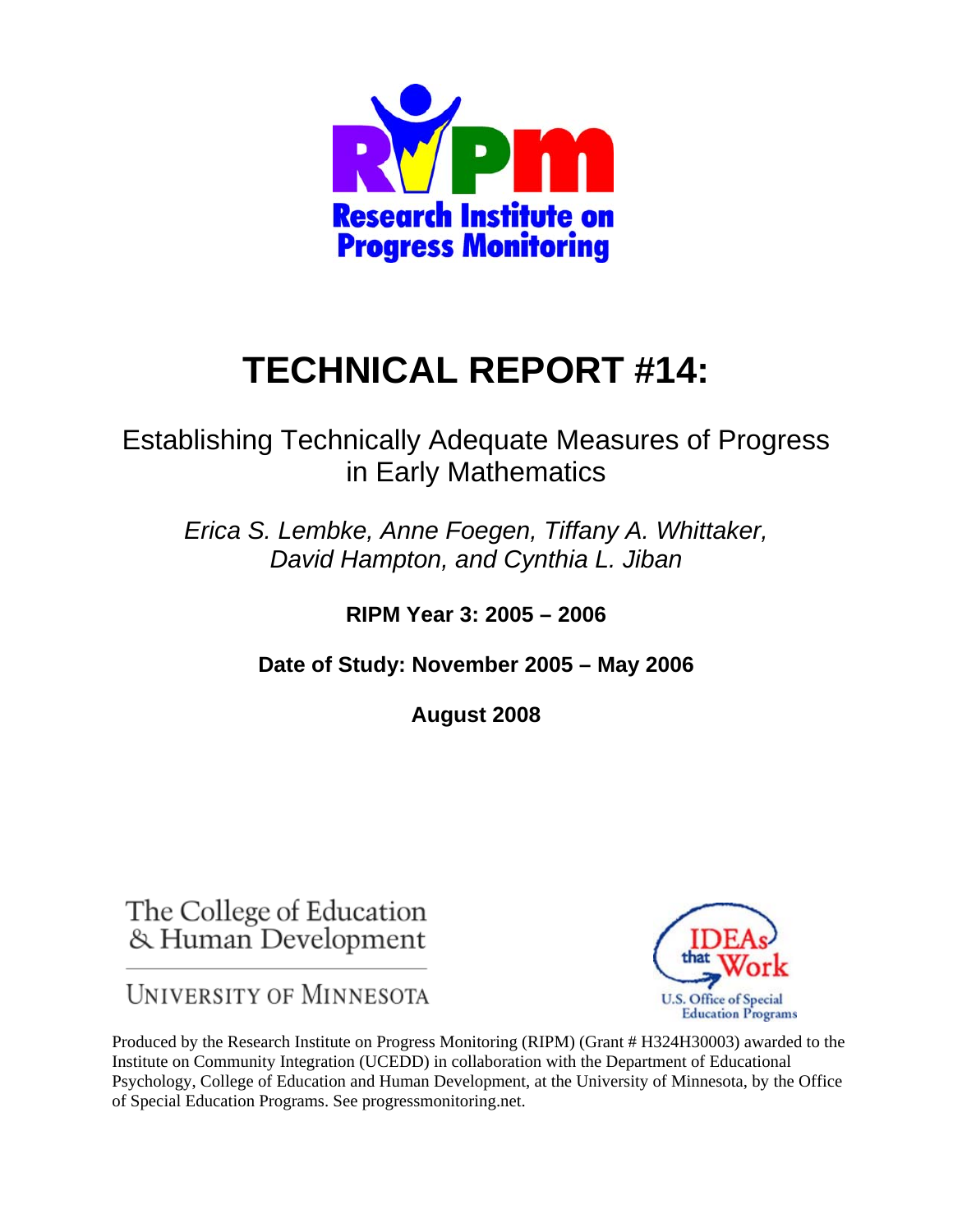#### Abstract

The purpose of this study was to examine the use of three early numeracy measures to monitor the mathematics progress of students across time. One hundred and seven Kindergarten and Grade 1 students were administered Quantity Discrimination, Number Identification, and Missing Number measures once each month for 7 months. Alternate form reliability was adequate for instructional decision-making, while criterion validity coefficients comparing the early numeracy measures to teacher judgment of student proficiency in mathematics and students' performance on a district-administered standardized test were lower than those observed in previous research. We used Hierarchical Linear Modeling at each grade level to examine the technical adequacy of the three measures for modeling growth across time. All measures produced growth rates that were significant across time, for each grade level, with linear growth observed for the Number Identification measure only.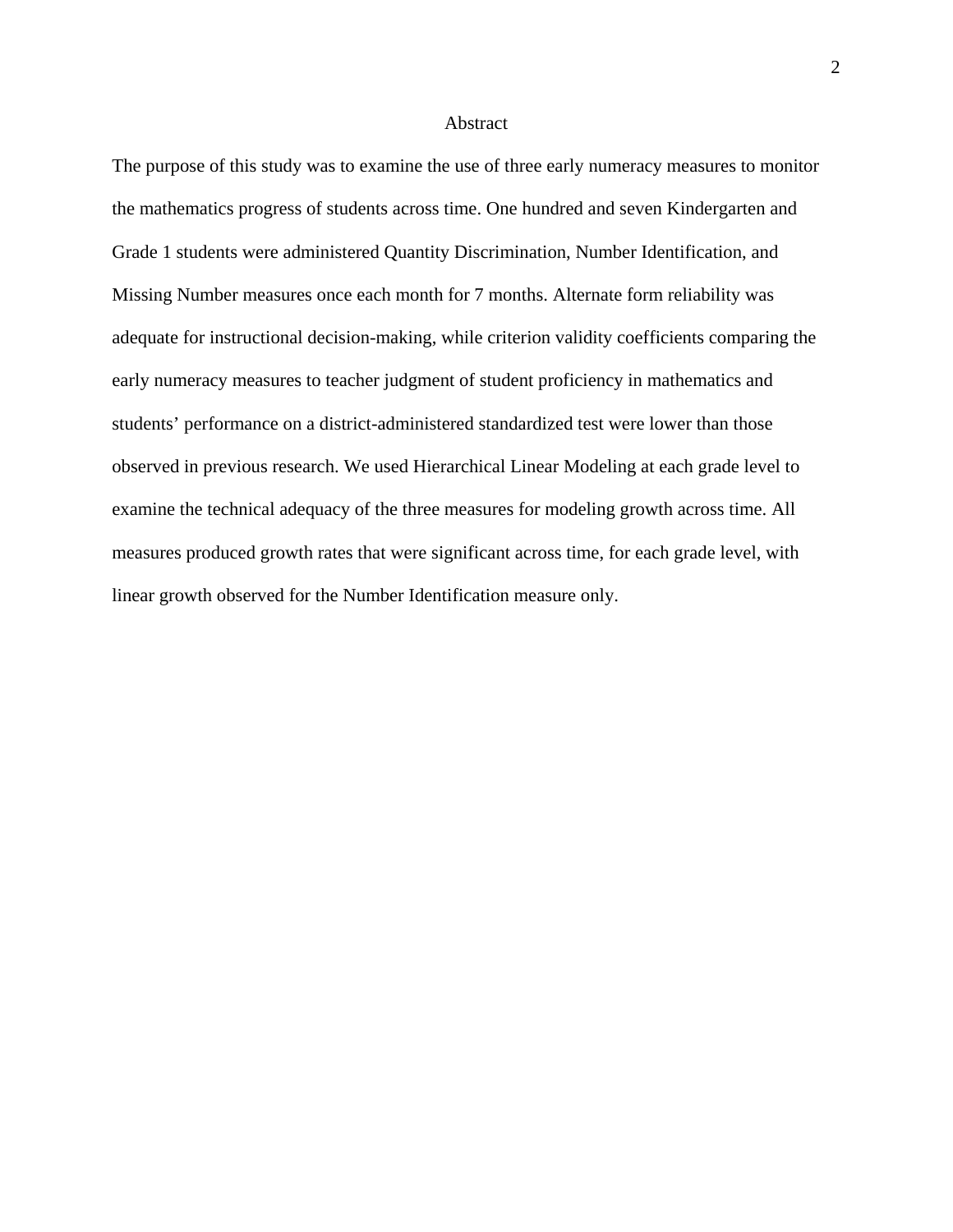Establishing Technically Adequate Measures of Progress in Early Mathematics

Current reform efforts in mathematics have focused on establishing rigorous standards across grade levels for students with and without disabilities (National Council of Teachers of Mathematics, 2000). Simultaneously, government requirements such as those contained in the Individuals with Disabilities Education Improvement Act of 2004 and the No Child Left Behind Act of 2001, have increased pressure on educators to be accountable for the achievement of all students regardless of disability (Miller & Hudson, 2007). Although students' difficulties in reading have traditionally received the most attention, educators are now focusing on mathematics as they attempt to meet federal and state mandates for improving student achievement. The 2005 National Assessment of Educational Progress (Perie, Grigg, & Dion, 2005) revealed that while the mathematics performance of 35% of fourth-graders was classified as proficient or above, 21% of the nation's fourth graders demonstrated mathematics performance levels considered below basic.

 For students in early elementary grades, later proficiency in mathematics is fundamental for several reasons. First, mathematics knowledge supports important life skills such as managing personal and household finances and purchasing and maintaining a home and automobile (Minskoff & Allsopp, 2003). Second, many of today's jobs require knowledge of basic mathematics, conceptual understanding of mathematical processes, and proficient problemsolving strategies (Montague, 1996). Third, mathematics proficiency is integral to success in other subject areas such as physical science, economics, and computer literacy (Minskoff & Allsopp, 2003). Finally, performance on high stakes assessments in mathematics is often used as a benchmark in determining advancement to the next grade level (Minskoff & Allsopp, 2003).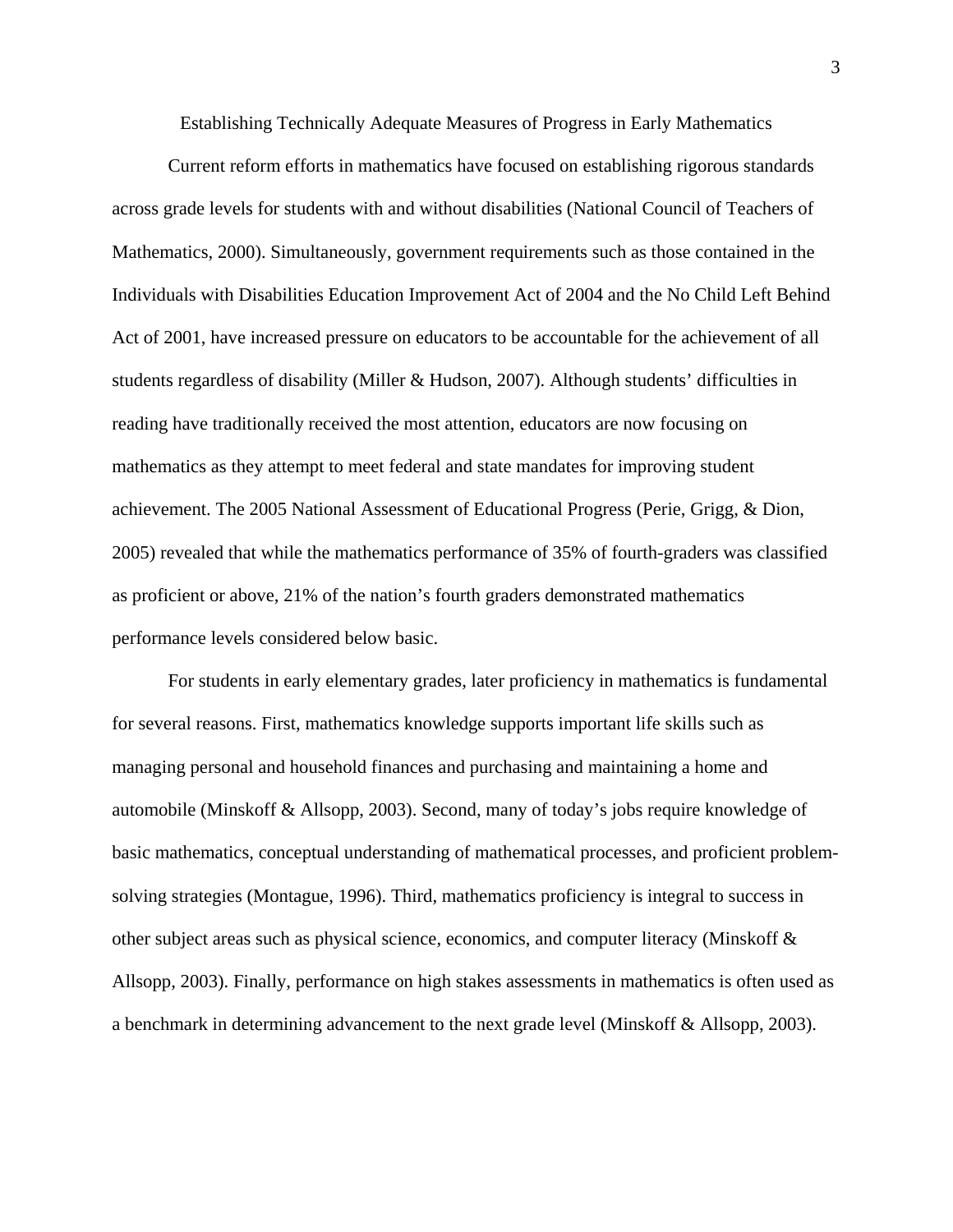As educators and administrators strive to improve the mathematics performance of their students, they can turn to several sources to inform their decisions. Professional organizations, such as the National Council of Teachers of Mathematics (NCTM, 2000) offer guidance through their principles and standards for mathematics curricula and instructional methods. Reviews of the literature and studies on effective mathematics interventions by researchers such as Swanson (1999), Fuchs and Fuchs (2001), and Kroesbergen and Van Luit (2003) provide recommendations specific to students who are struggling in mathematics. As teachers develop a repertoire of potential interventions, they need data to guide their decisions about when an intervention should be implemented, whether the intervention is effective, and whether a modification needs to be made. One technically adequate method for determining whether instruction is effective and whether students are making progress is Curriculum-Based Measurement (CBM; Deno, 1985).

Research in CBM has sought to establish an efficient measurement system that produces accurate, meaningful data for determining proficiency and can assist teachers in determining the effectiveness of their instruction (Deno, Fuchs, Marston, & Shin, 2001). CBM studies illustrate strong criterion validity with widely used commercial assessments, informal measures, and teacher perceptions of student competence (Deno et. al., 2001). Research has determined that when teachers use student progress monitoring, students learn more, teacher decision making improves, and students become more aware of their own performance (Safer & Fleischman, 2005). Two of the primary uses of CBM are for screening and progress monitoring.

Screening of students is important in order to ascertain achievement levels, identify students who are at-risk for difficulties, make placement decisions, and evaluate program effectiveness. Student progress monitoring allows teachers to map student outcome data on a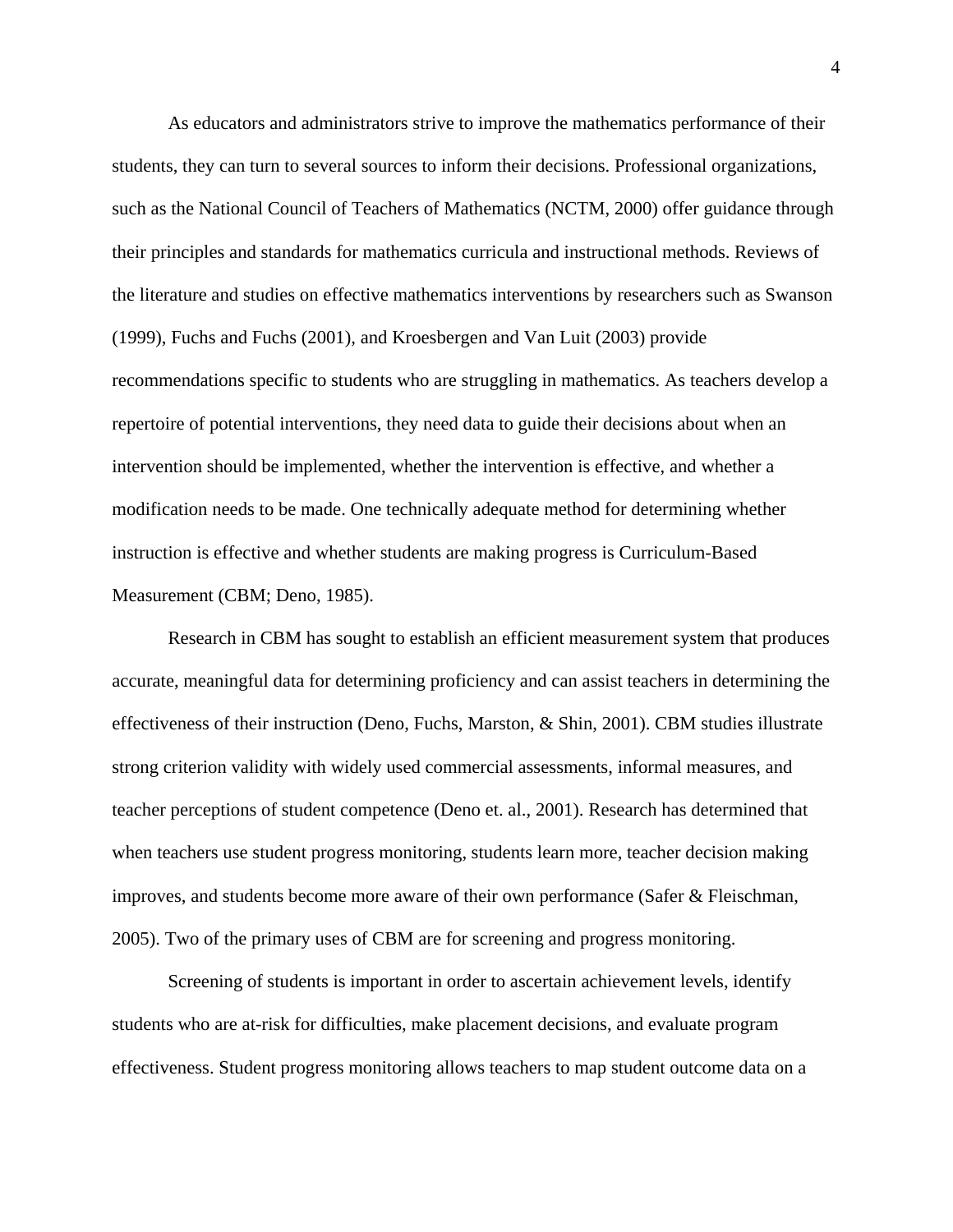routine basis (i.e., weekly, biweekly, monthly), measuring student growth over time. While research on the use of CBM for screening and progress monitoring has been plentiful in the area of reading (see Deno, Mirkin, & Chiang, 1982; Good, Gruba, & Kaminski, 2001; Stecker, Fuchs, & Fuchs, 2005), research in mathematics has been less abundant, with only a limited number of studies on the use of CBM for screening and progress monitoring in early numeracy (Foegen, Jiban, & Deno, 2007). Studies of early numeracy measures have focused primarily on their use for screening (Baker, Gersten, Flojo, Katz, Chard, & Clarke, 2002; Clarke & Shinn, 2004; Fuchs, Fuchs, Compton, Hamlett, & Seethaler, 2007). It is equally important to investigate the effects of using early mathematics measures to monitor student progress over time (Fuchs, et al., 2007), determining which measures may be effective for both screening and progress monitoring, as well as those that may be useful for only one purpose (Fuchs & Fuchs, 2001).

In an initial study to examine the potential of early mathematics CBM measures for screening, Clarke and Shinn (2004) studied measures that included number identification (NI), quantity discrimination (QD), missing number (MN), and oral counting (OC). They examined the measures' reliability and validity for early identification and the sensitivity of the measures for use in formative evaluation. Clarke and Shinn's results demonstrated that QD, OC, and NI appeared to be the most reliable measures with coefficients over  $r = .90$  for alternative form reliability. Concurrent validity correlations ranged from *r* = .74 to .79 when compared to the Woodcock-Johnson Applied Problems subtest (WJ-AP; Woodcock & Johnson, 1989), Number Knowledge Test (NKT; Griffin, Case, & Siegler, 1994), and Mathematics Curriculum-Based Measurement (M-CBM) first grade computation probes. Predictive validity showed similar results with QD displaying the highest coefficients. Chard, Clarke, Baker, Otterstedt, Braun, and Katz (2005) reported on the early mathematics measures' sensitivity to growth by examining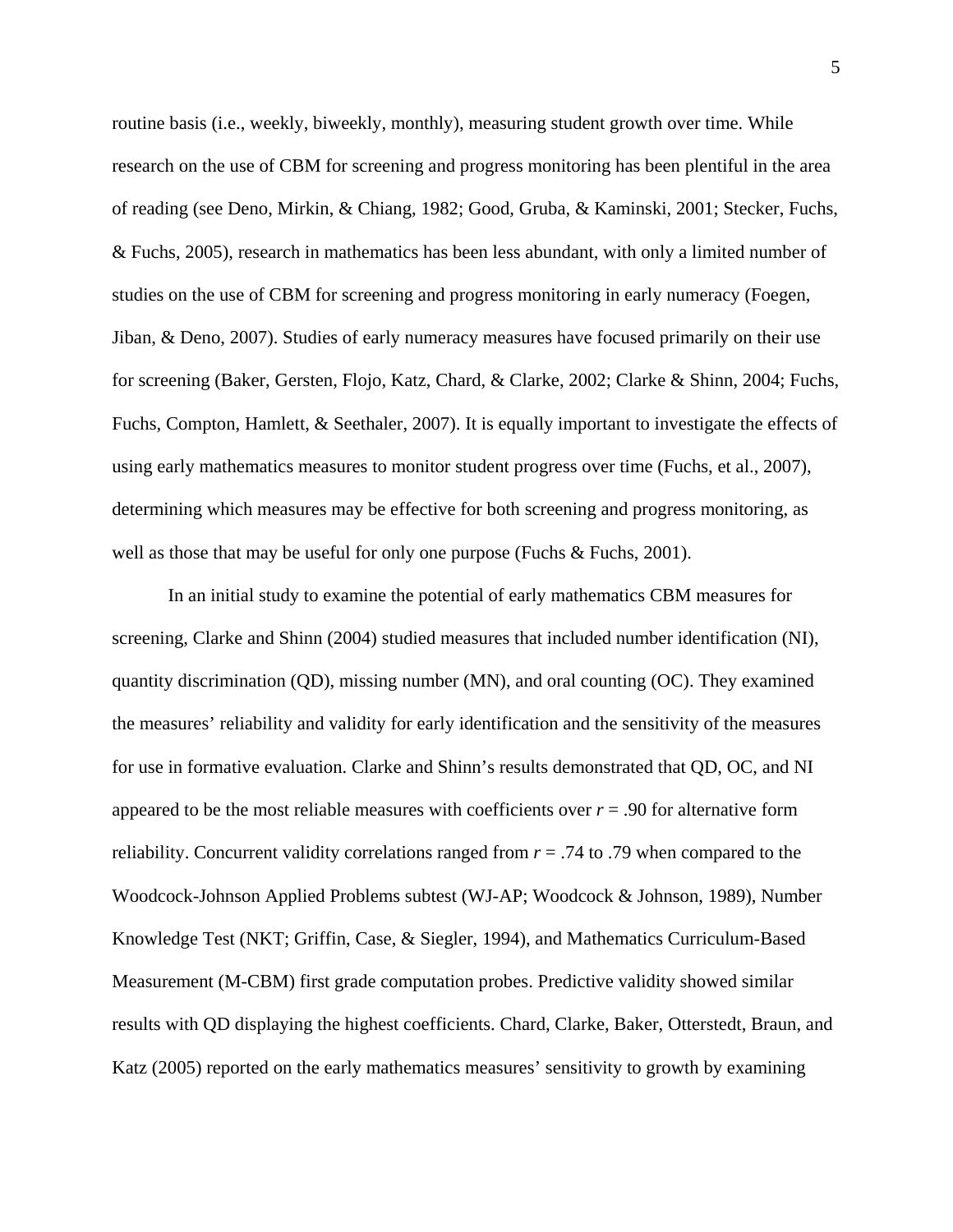gains made from fall to spring**.** The authors commented that only the NI task showed considerable change from fall to spring and that the QD and MN measures showed less change across time.

Fuchs et al. (2007) conducted a study to explore methods for screening first grade students needing attention in mathematics by utilizing a Response to Intervention (RTI) model. These researchers sought to summarize studies examining math screening in Kindergarten and Grade 1, while exploring progress monitoring in mathematics for these students (Fuchs et. al., 2007). Screening measures consisting of fact retrieval, CBM computation, Number Identification/Counting, and CBM Concepts/Applications (Fuchs, et al., 2007) were administered to 667 Grade 1 students, followed by weekly progress monitoring consisting of CBM computation and Number Identification/Counting. Results of this study suggested that multi-skill screening probes should be utilized for screening purposes. Fuchs et al., (2007) also stated that Number Identification/Counting should receive additional research to examine its utility as an adequate screening tool. In the examination of progress monitoring measures, these researchers found similar support for multi-skill probes over the simpler, single skill screening measures. The results from Fuchs and colleagues (2007) suggest that measures that are useful in screening of math proficiency may not be equally suitable for progress monitoring.

 Lembke and Foegen (2007) examined the reliability and validity of several early numeracy measures (Number Identification, Quantity Array, Quantity Discrimination, and Missing Number) for screening students in Kindergarten and Grade 1. Over 300 students across two states completed the early mathematics measures at one or two time points during the year. Results of their study indicated the strongest reliability coefficients for both alternate form and test retest reliability were obtained for the Number Identification, Quantity Discrimination, and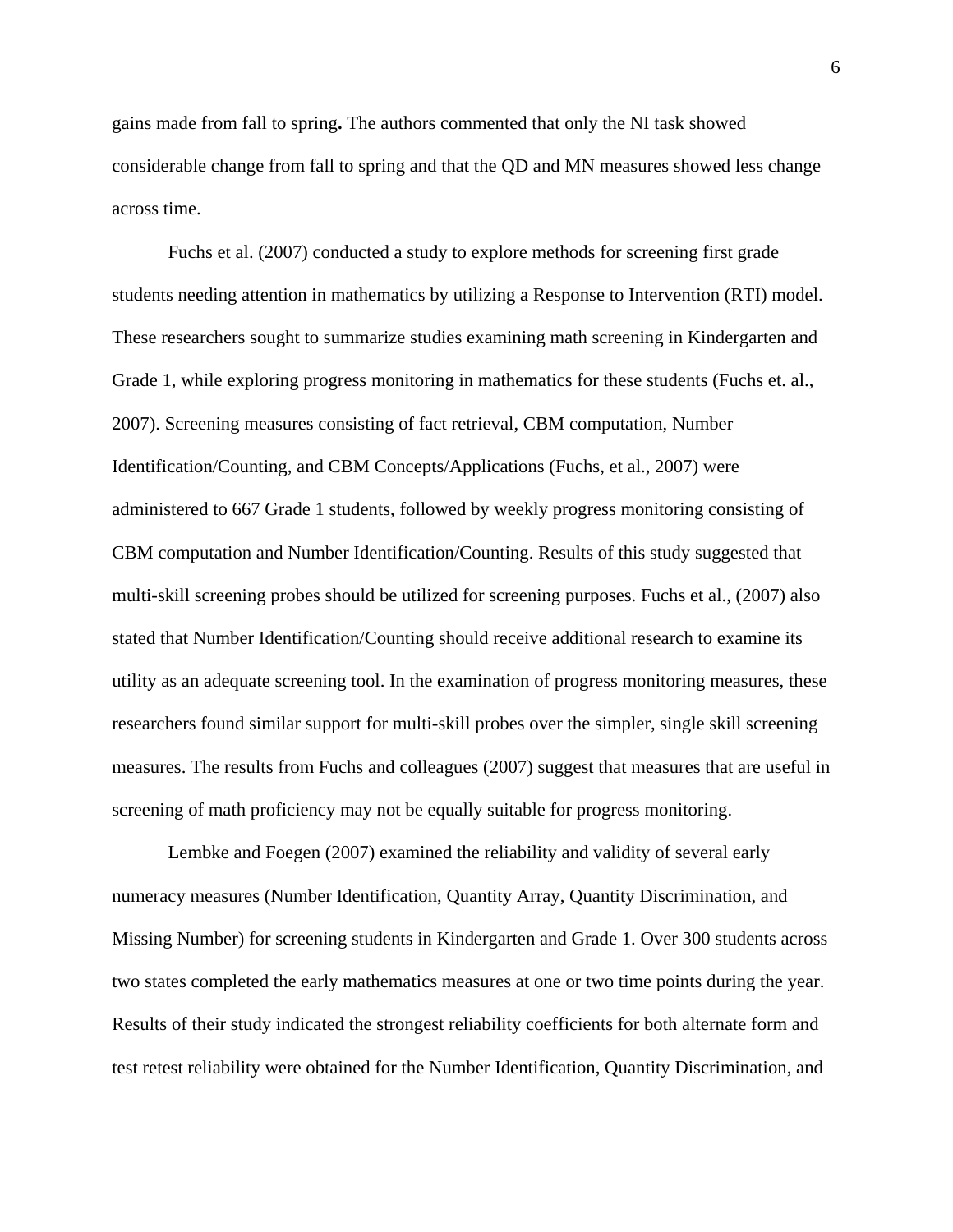Missing Number tasks for both Kindergarten and Grade 1 students, with most correlations in the mid to high .80s. With respect to validity, findings were generally parallel to those of the reliability studies, with moderate to strong concurrent and predictive validity coefficients for the Number Identification, Quantity Discrimination, and Missing Number tasks. The Quantity Array measure consistently produced the lowest correlations across grades.

Extending work examining the use of early numeracy measures for screening, the purpose of this study was to examine the technical adequacy of early numeracy CBM for monitoring student growth or progress across time. At seven points during a school year, we administered early numeracy measures deemed technically adequate in previous research, including Number Identification, Quantity Discrimination, and Missing Number. We examined alternate form reliability, criterion validity, the ability of the measures to model growth across time, and typical growth rates.

#### **Method**

#### *Setting and Participants*

 Participants in this study were 77 Kindergarten and 30 Grade 1 students from the classrooms of 6 teachers in an elementary school in a rural Midwestern town with a total district enrollment of 1,196. Fifty-seven students were male and fifty were female. Ninety-four percent of the students were Caucasian, while 5% were African-American, and 1% were Hispanic. Twenty-five percent were receiving free or reduced lunch and 8% were receiving special education services. None were eligible to receive services for English Language Learners. *Measures* 

*Early mathematics measures.* Three measures were administered to each student: Quantity Discrimination (QD), Missing Number (MN), and Number Identification (NI). Each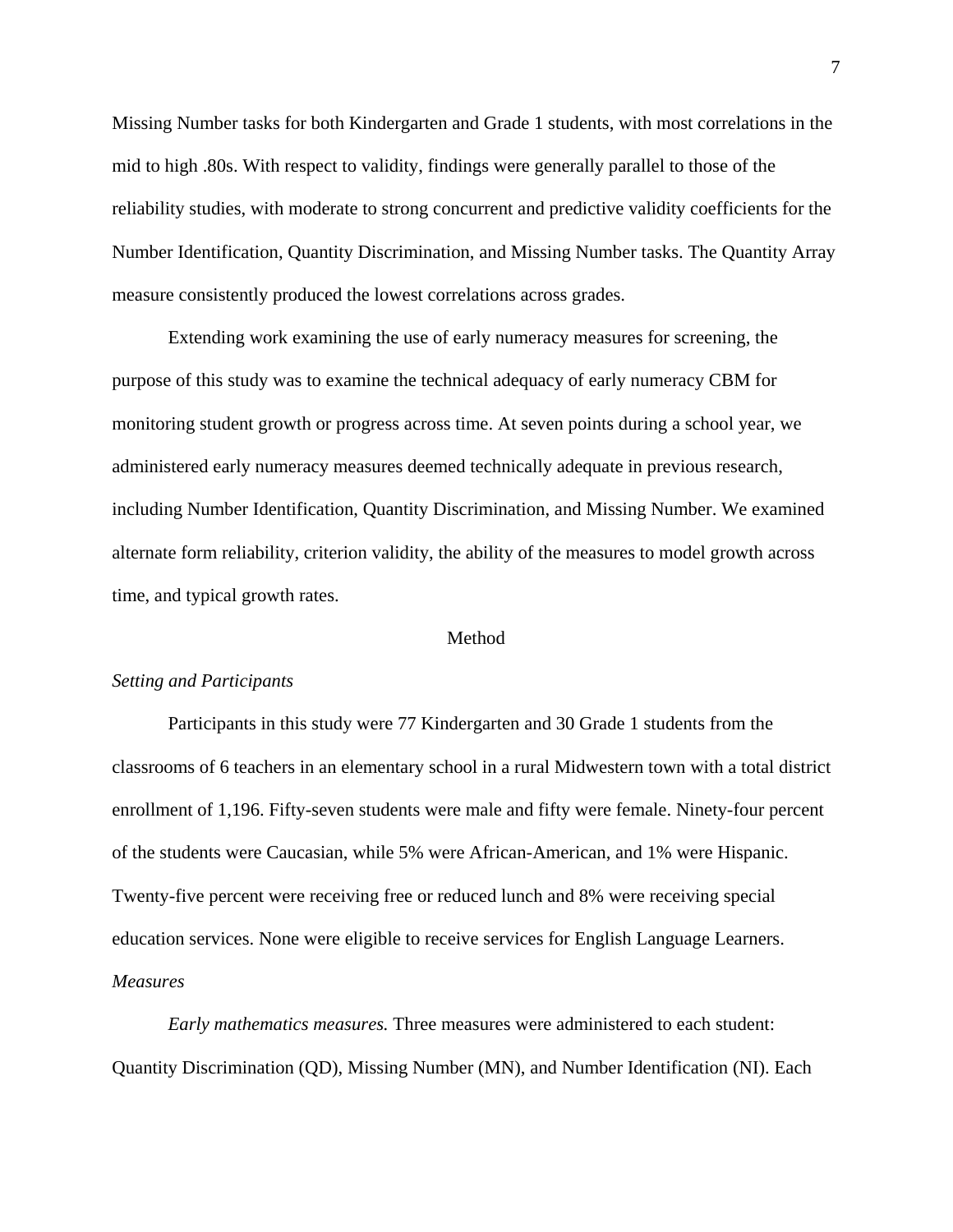task was administered individually for one minute, with verbal responses required from the students. The QD task required students to name the larger of two numbers. In the MN task, students were asked to name the missing number in a series of four numbers. The NI task required students to name randomly ordered numbers between 1 and 100. We created alternate forms of the measures constructing each so the task could be administered to both Kindergarten and Grade 1 students. Sample items, descriptive information, and construction procedures for each type of measure are presented in Table 1.

#### Table 1

| Early mathematics measures: Characteristics and item samples |  |  |
|--------------------------------------------------------------|--|--|
|--------------------------------------------------------------|--|--|

|                          | Quantity<br>Discrimination                   | Number<br>Identification                                               | <b>Missing Number</b>                                                 |
|--------------------------|----------------------------------------------|------------------------------------------------------------------------|-----------------------------------------------------------------------|
| Total number of<br>items | 63                                           | 84                                                                     | 63                                                                    |
| Range                    | Number sets 0-10 and<br>$0-20$               | Numbers 0-100                                                          | Counting by 1's to<br>20, by 5's to 50,<br>and by $10$ 's to $100$    |
| Construction             | Randomly select 2<br>numbers from either set | $50\%$ between 0-<br>20, 30% between<br>$0-50, 20%$<br>between $0-100$ | 80% counting by<br>$1's$ ; 20% counting<br>by $5$ 's and or??<br>10's |
| Sample Item              | Χ                                            | 16                                                                     |                                                                       |

*Criterion measures.* Although our primary purpose was to examine the adequacy of the measures for modeling growth across time, we did examine criterion validity using two additional measures. The criterion measures included teachers' ratings of their students' overall mathematics proficiency, and, for Grade 1 students, a norm-referenced achievement test and a math CBM measure. Teachers used a seven-point Likert scale to rate each student's general proficiency in mathematics relative to other students in the class. Because of the district's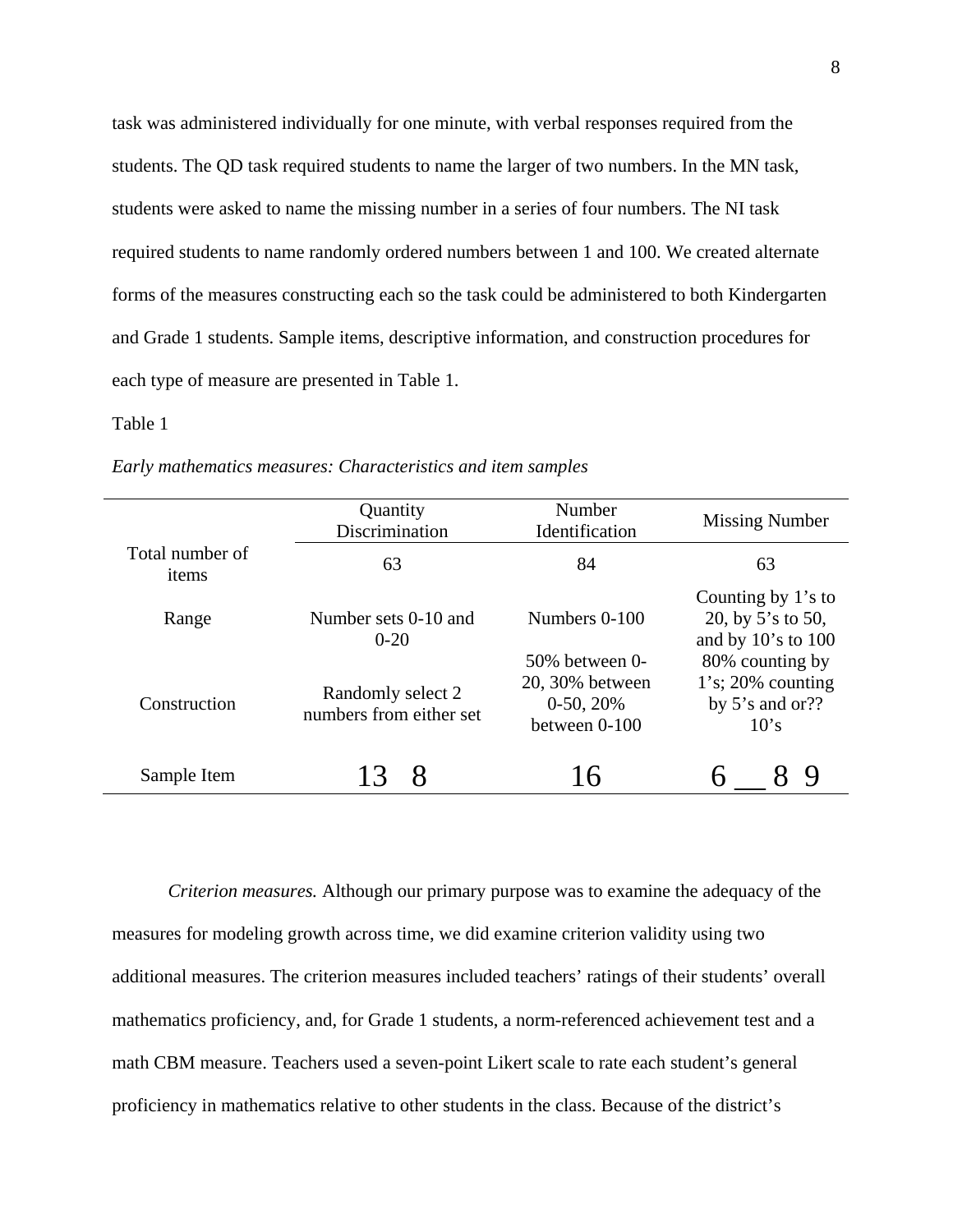assessment program, the students in Grade 1 had taken the *Stanford Early School Achievement Test* (SESAT; Psychological Corporation,1996) prior to the study, so we used each student's standard score on the mathematics subtest as an additional criterion measure. The math CBM score was drawn from the mean of two forms of the Monitoring Basic Skills Progress Computation (Fuchs, Hamlett, & Fuchs, 1998) test, which was administered to participating first grade classes.

Additionally, measures from the Dynamic Indicators of Basic Early Literacy Skills (DIBELS) were included as criterion variables. For Kindergarten students, spring scores on the Nonsense Word Fluency measure were gathered. For Grade 1 students, DIBELS Oral Reading Fluency cores from the spring administration were recorded.

#### *Procedures*

 All data were collected and scored by trained data collectors, who participated in a two hour small-group training session. At the completion of the training, data collectors administered each task to a peer while the trainer observed and completed an 11-item fidelity checklist. All data collectors practiced administration until they were at least 90% accurate.

Interscorer agreement was calculated for approximately 40% of the probes. Agreement was calculated by dividing the smaller score by the larger score and multiplying by 100%. An average agreement level across the selected forms for each measure was calculated. Scoring accuracy was highest for MN (94%), with slightly lower agreement ratios calculated for QD (90%) and NI (88%).

Data were collected at 7 time points during the year, each separated by approximately four weeks (November, December, January, February, early April, late April, and May). Each data collection session lasted approximately 5 to 10 minutes and involved individual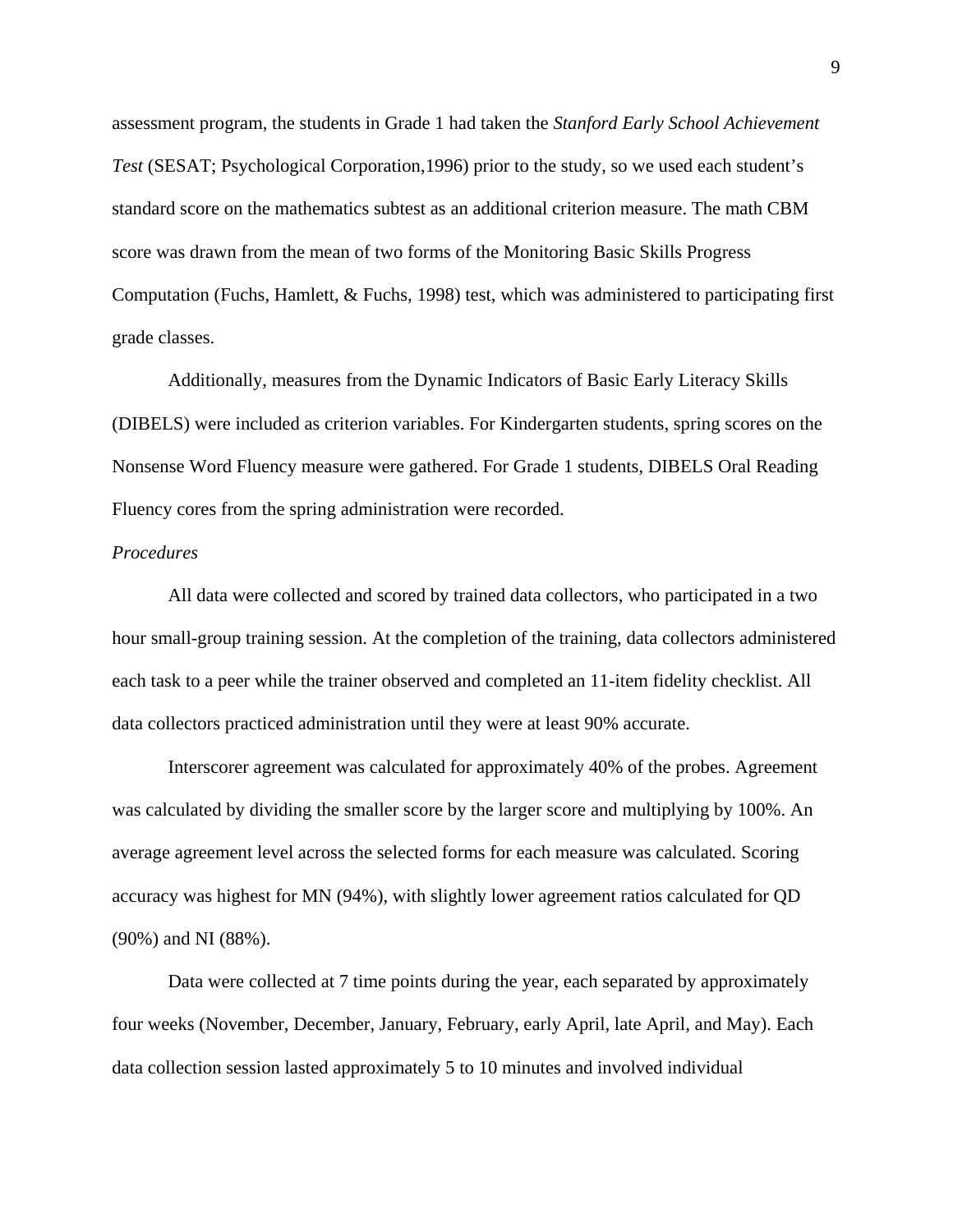administration of the three 1-minute mathematics tasks. During rounds 1, 3, and 7, two forms of each measure were administered to evaluate alternate form reliability. Additionally, round 1 included a pilot involving group administration, with two forms of the early numeracy measures administered to each class as a whole. Round 7 included administration of the DIBELS nonsense word fluency task to the Kindergarten students and the DIBELS oral reading fluency task to the first grade students. The order of the tasks was counterbalanced across students to control for order effects. Students who were absent during a round were given a make-up test if the data could be collected within one week of the original data collection session.

#### Results

Means and standard deviations for each measure were calculated, and skewness and kurtosis of the distributions examined. Results revealed that the measures met the assumptions of normality for use of Pearson product moment correlations.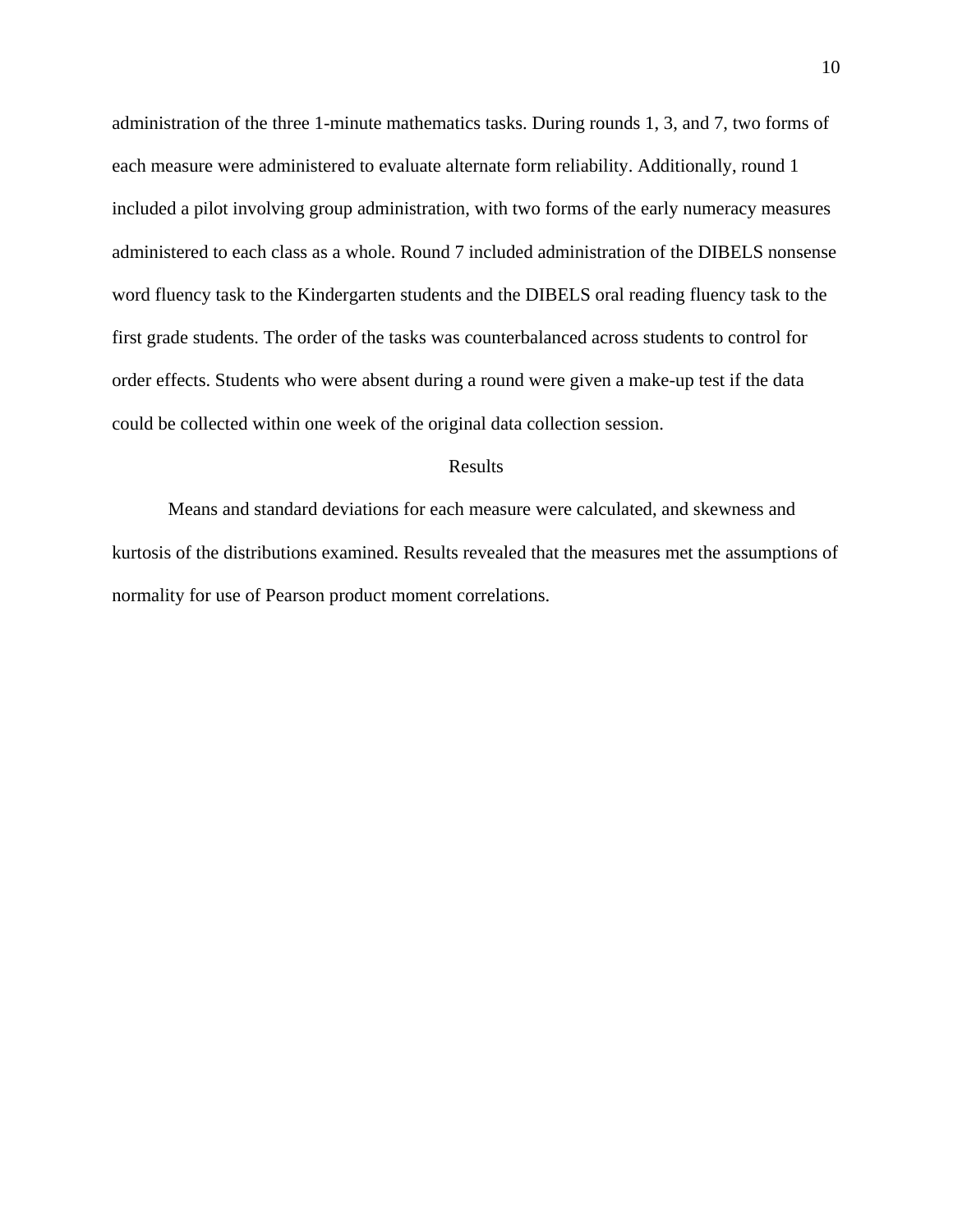Means, standard deviations, skewness, and kurtosis for the seven rounds of Quantity

Discrimination measures for Kindergarten in are presented in Table 2.

## Table 2

*Descriptive Statistics for Quantity Discrimination, Kindergarten Only* 

| Date                     | Admin. | Measure | Min              | Max  | <u>М</u> | $\underline{\mathrm{SD}}$ | <b>Skew</b> | Kurtosis |
|--------------------------|--------|---------|------------------|------|----------|---------------------------|-------------|----------|
| Nov. 05                  | Indiv. | Form A  | $\theta$         | 40   | 15.88    | 8.83                      | .38         | $-.10$   |
|                          |        | Form B  | $\overline{0}$   | 33   | 13.27    | 8.33                      | .34         | $-.67$   |
|                          |        | Average | 1.5              | 35.5 | 14.58    | 8.37                      | .39         | $-.37$   |
|                          | Group  | Form A  | $\boldsymbol{0}$ | 29   | 13.38    | 7.66                      | $-.21$      | $-1.08$  |
|                          |        | Form B  | $\boldsymbol{0}$ | 31   | 14.49    | 8.17                      | $-.38$      | $-.94$   |
|                          |        | Average | 0.5              | 28.5 | 13.94    | 7.36                      | $-.20$      | $-1.06$  |
| Dec. 05                  | Indiv. | Form A  | $\boldsymbol{0}$ | 42   | 18.26    | 9.36                      | $-.31$      | $-.40$   |
| Jan. 06                  | Indiv. | Form A  | 1                | 46   | 21.60    | 9.32                      | $-.19$      | .08      |
|                          |        | Form B  | $\overline{0}$   | 44   | 19.40    | 9.60                      | $-.15$      | $-.20$   |
|                          |        | Average | 0.5              | 45   | 20.50    | 9.24                      | $-.17$      | .04      |
| Feb. 06                  | Indiv. | Form A  | $\theta$         | 44   | 22.36    | 8.98                      | $-.45$      | .14      |
| Early Apr. 06            | Indiv. | Form A  | $\boldsymbol{0}$ | 42   | 21.86    | 9.94                      | $-.38$      | $-.24$   |
| Late Apr. 06             | Indiv. | Form A  | $\mathbf{1}$     | 40   | 22.67    | 8.98                      | $-.29$      | $-.50$   |
| May 06                   | Indiv. | Form A  | $\mathbf{1}$     | 47   | 27.67    | 8.83                      | $-.39$      | .42      |
|                          |        | Form B  | $\overline{0}$   | 47   | 25.62    | 9.54                      | $-.40$      | .49      |
|                          |        | Average | 0.5              | 44   | 26.65    | 8.79                      | $-.54$      | .63      |
| <i>Note</i> . $N = 77$ . |        |         |                  |      |          |                           |             |          |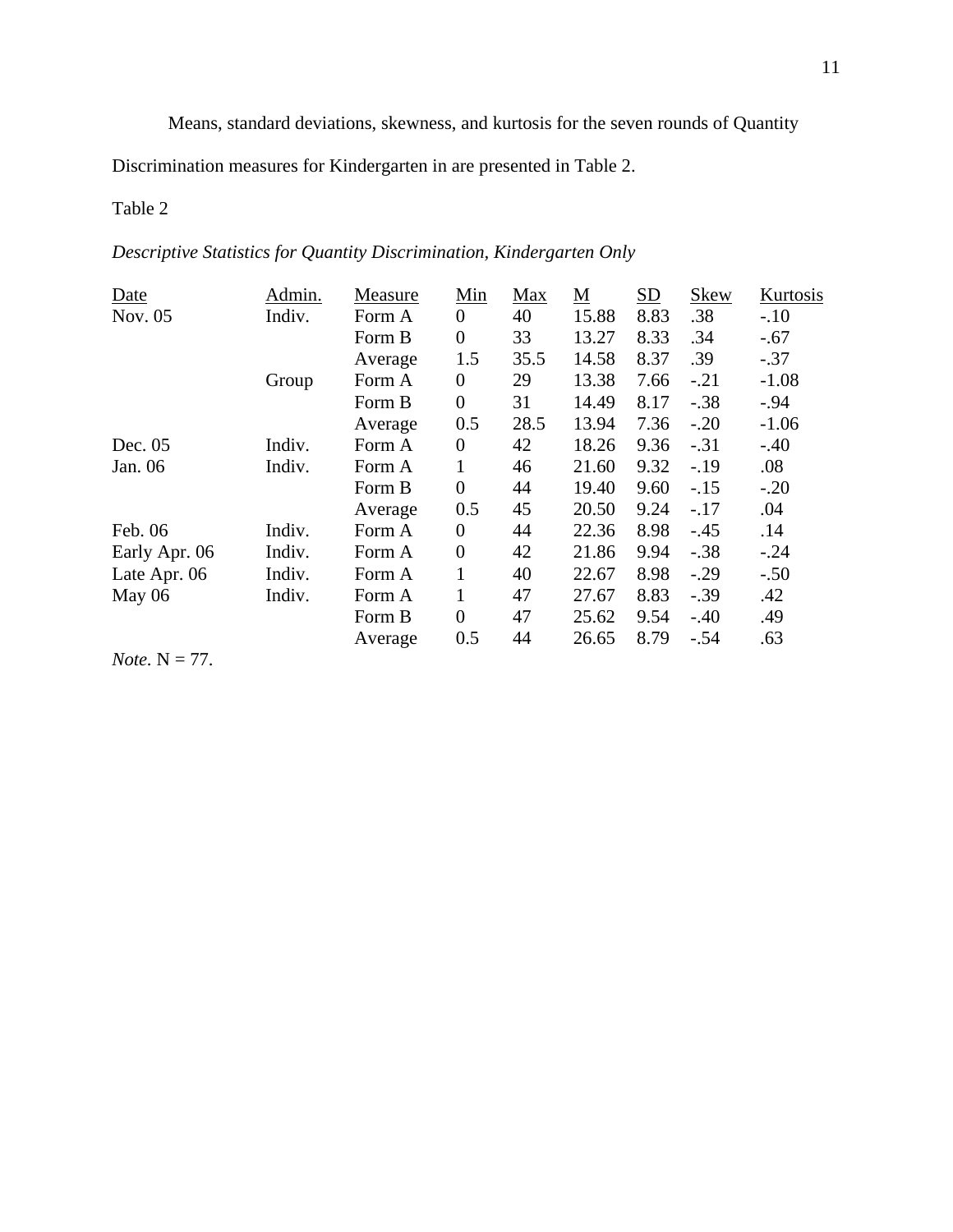Means, standard deviations, skewness, and kurtosis for the seven rounds of Quantity

Discrimination measures for  $1<sup>st</sup>$  grade are presented in Table 3.

## Table 3

*Descriptive Statistics for Quantity Discrimination, 1<sup>st</sup> Grade Only* 

| Date          | Admin. | Measure | $\underline{n}$ | Min  | Max  | $\underline{\mathbf{M}}$ | $\underline{\mathrm{SD}}$ | <b>Skew</b> | Kurtosis |
|---------------|--------|---------|-----------------|------|------|--------------------------|---------------------------|-------------|----------|
| Nov. 05       | Indiv. | Form A  | 29              | 17   | 44   | 32.10                    | 6.67                      | $-.26$      | $-.51$   |
|               |        | Form B  | 29              | 16   | 44   | 30.10                    | 7.02                      | $-.15$      | $-.52$   |
|               |        | Average | 29              | 16.5 | 42.5 | 31.10                    | 6.49                      | $-.27$      | $-.35$   |
|               | Group  | Form A  | 30              | 14   | 36   | 24.33                    | 5.96                      | .43         | $-.33$   |
|               |        | Form B  | 30              | 17   | 37   | 23.53                    | 5.38                      | .79         | $-.27$   |
|               |        | Average | 30              | 15.5 | 36.5 | 23.93                    | 5.30                      | .62         | $-.10$   |
| Dec. 05       | Indiv. | Form A  | 30              | 15   | 50   | 31.07                    | 8.40                      | $-.06$      | $-.19$   |
| Jan. 06       | Indiv. | Form A  | 30              | 18   | 51   | 33.93                    | 7.86                      | $-.09$      | $-.07$   |
|               |        | Form B  | 30              | 17   | 47   | 30.23                    | 7.27                      | .30         | $-.13$   |
|               |        | Average | 30              | 19   | 49   | 32.08                    | 7.28                      | .19         | .02      |
| Feb. 06       | Indiv. | Form A  | 30              | 22   | 53   | 36.00                    | 7.47                      | .43         | .02      |
| Early Apr. 06 | Indiv. | Form A  | 30              | 19   | 50   | 32.70                    | 8.31                      | .35         | $-.29$   |
| Late Apr. 06  | Indiv. | Form A  | 30              | 13   | 48   | 33.63                    | 8.24                      | $-.75$      | .99      |
| May $06$      | Indiv. | Form A  | 30              | 9    | 57   | 37.53                    | 11.07                     | $-.52$      | .55      |
|               |        | Form B  | 30              | 14   | 55   | 36.00                    | 10.46                     | $-.11$      | $-.16$   |
|               |        | Average | 30              | 18.5 | 55   | 36.77                    | 9.92                      | $-.01$      | $-.39$   |
| Fall 04       |        |         | 20              | 5    | 34   | 17.70                    | 9.53                      | .11         | $-1.02$  |
| Spring 05     |        |         | 16              | 6    | 37   | 23.38                    | 7.70                      | $-.90$      | 1.26     |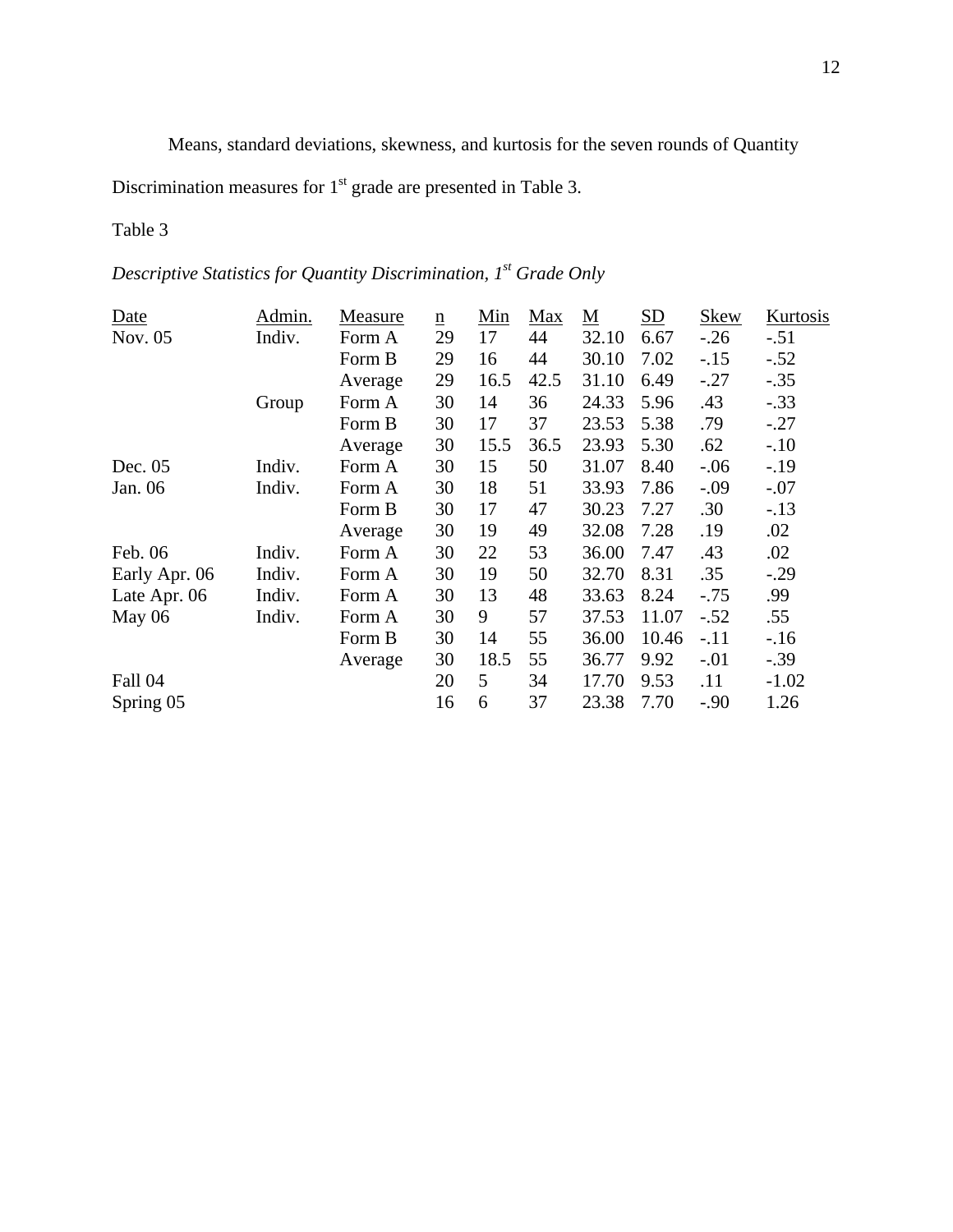Means, standard deviations, skewness, and kurtosis for the seven rounds of Quantity

Discrimination measures for both Kindergarten and 1<sup>st</sup> grade are presented in Table 4.

## Table 4

*Descriptive Statistics for Quantity Discrimination, Kindergarten and 1st Grade Together* 

| Date          | Admin. | Measure | $\underline{n}$ | Min            | Max  | $\underline{\mathbf{M}}$ | $\underline{\mathrm{SD}}$ | <b>Skew</b> | Kurtosis |
|---------------|--------|---------|-----------------|----------------|------|--------------------------|---------------------------|-------------|----------|
| Nov. 05       | Indiv. | Form A  | 106             | $\overline{0}$ | 44   | 20.32                    | 11.00                     | .17         | $-.82$   |
|               |        | Form B  | 106             | $\mathbf{0}$   | 44   | 17.88                    | 10.96                     | .27         | $-.83$   |
|               |        | Average | 106             | 1.5            | 42.5 | 19.10                    | 10.80                     | .22         | $-.88$   |
|               | Group  | Form A  | 107             | $\theta$       | 36   | 16.45                    | 8.73                      | $-.13$      | $-.50$   |
|               |        | Form B  | 107             | $\theta$       | 37   | 17.03                    | 8.51                      | $-.43$      | $-.32$   |
|               |        | Average | 107             | 0.5            | 36.5 | 16.74                    | 8.18                      | $-.19$      | $-.51$   |
| Dec. $05$     | Indiv. | Form A  | 107             | $\theta$       | 50   | 21.85                    | 10.75                     | $-12$       | $-.20$   |
| Jan. 06       | Indiv. | Form A  | 107             | -1             | 51   | 25.06                    | 10.50                     | $-.13$      | $-.11$   |
|               |        | Form B  | 107             | $\theta$       | 47   | 22.44                    | 10.22                     | $-.21$      | $-12$    |
|               |        | Average | 107             | 0.5            | 49   | 23.75                    | 10.15                     | $-.17$      | $-.04$   |
| Feb. 06       | Indiv. | Form A  | 107             | $\overline{0}$ | 53   | 26.19                    | 10.53                     | $-.15$      | .21      |
| Early Apr. 06 | Indiv. | Form A  | 107             | $\theta$       | 50   | 24.90                    | 10.66                     | $-.25$      | .08      |
| Late Apr. 06  | Indiv. | Form A  | 107             | 1              | 48   | 25.75                    | 10.04                     | $-.23$      | $-.43$   |
| May 06        | Indiv. | Form A  | 107             | -1             | 57   | 30.44                    | 10.45                     | $-.03$      | .25      |
|               |        | Form B  | 107             | $\theta$       | 55   | 28.53                    | 10.82                     | $-.06$      | .34      |
|               |        | Average | 107             | 0.5            | 55   | 29.49                    | 10.16                     | $-.05$      | .51      |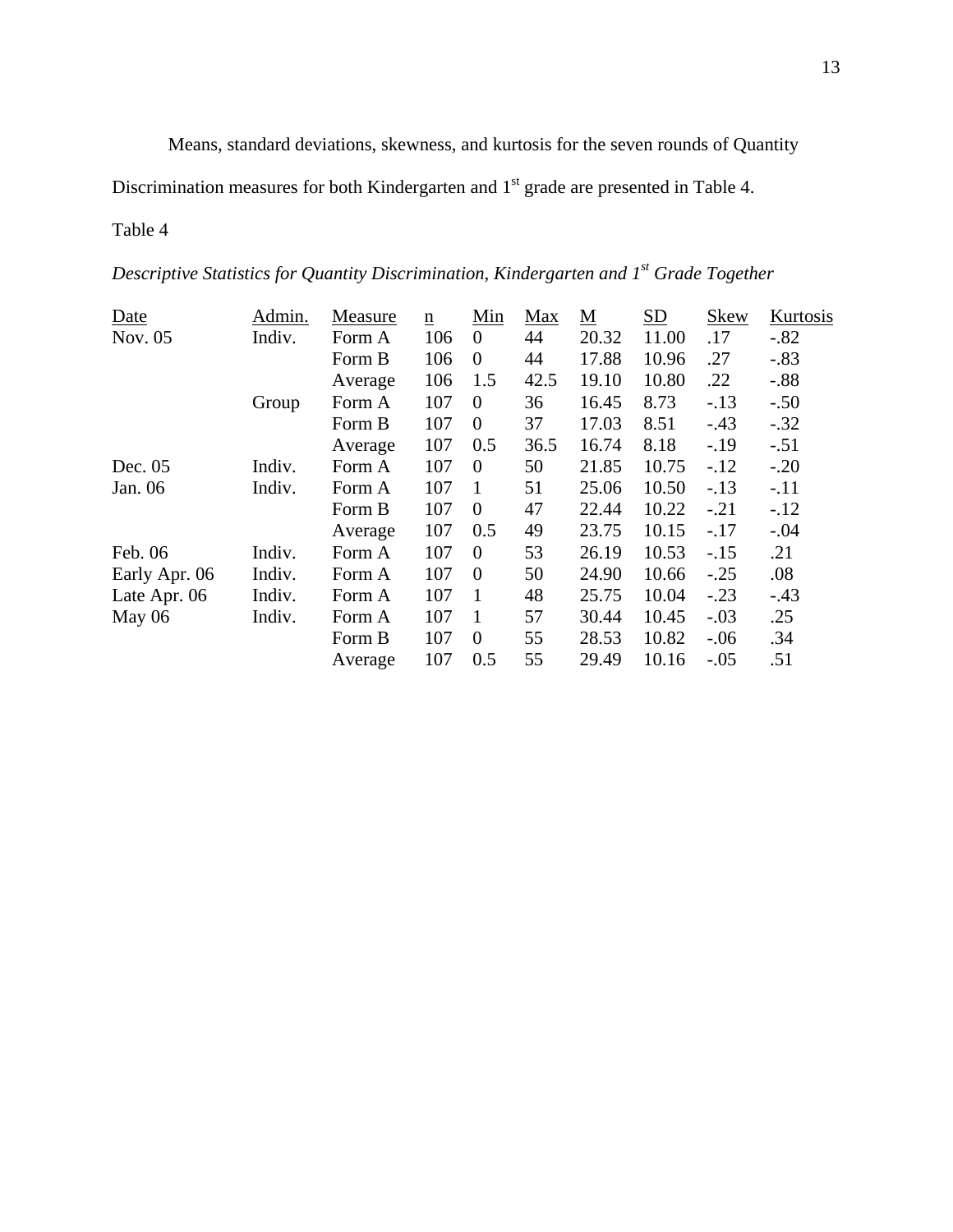Means, standard deviations, skewness, and kurtosis for the seven rounds of Missing

Number measures for Kindergarten are presented in Table 5.

## Table 5

## *Descriptive Statistics for Missing Number, Kindergarten Only*

| Date             | Admin. | Measure | Min              | Max  | <u>M</u> | SD   | <b>Skew</b> | Kurtosis |
|------------------|--------|---------|------------------|------|----------|------|-------------|----------|
| Nov. '05         | Indiv. | Form A  | $\overline{0}$   | 22   | 8.75     | 5.00 | .39         | .12      |
|                  |        | Form B  | $\boldsymbol{0}$ | 21   | 10.12    | 5.14 | $-41$       | $-.26$   |
|                  |        | Average | $\overline{0}$   | 21.5 | 9.44     | 4.75 | $-.14$      | .13      |
|                  | Group  | Form A  | $\overline{0}$   | 14   | 6.31     | 3.77 | $-.19$      | $-.82$   |
|                  |        | Form B  | $\boldsymbol{0}$ | 13   | 4.90     | 3.38 | .17         | $-.62$   |
|                  |        | Average | $\boldsymbol{0}$ | 13.5 | 5.60     | 3.29 | $-.12$      | $-.57$   |
| Dec. '05         | Indiv. | Form A  | $\boldsymbol{0}$ | 24   | 9.92     | 4.51 | $-.25$      | .71      |
| Jan. '06         | Indiv. | Form A  | $\boldsymbol{0}$ | 24   | 11.30    | 5.16 | $-.01$      | .03      |
|                  |        | Form B  | $\overline{0}$   | 26   | 11.09    | 5.35 | $-.19$      | .22      |
|                  |        | Average | $\overline{0}$   | 24   | 11.19    | 4.95 | $-.17$      | .44      |
| Feb. '06         | Indiv. | Form A  | $\overline{0}$   | 31   | 13.91    | 5.67 | $-.18$      | .47      |
| Early Apr. '06   | Indiv. | Form A  | $\overline{0}$   | 23   | 12.88    | 4.99 | $-.29$      | $-.21$   |
| Late Apr. '06    | Indiv. | Form A  | 1                | 25   | 14.56    | 5.25 | $-.16$      | $-.11$   |
| May '06          | Indiv. | Form A  | $\overline{0}$   | 24   | 13.44    | 4.91 | $-.18$      | .45      |
|                  |        | Form B  | $\overline{0}$   | 26   | 13.57    | 4.57 | $-.40$      | 1.32     |
|                  |        | Average | $\boldsymbol{0}$ | 25   | 13.51    | 4.52 | $-.31$      | 1.21     |
| Note: $n = 77$ . |        |         |                  |      |          |      |             |          |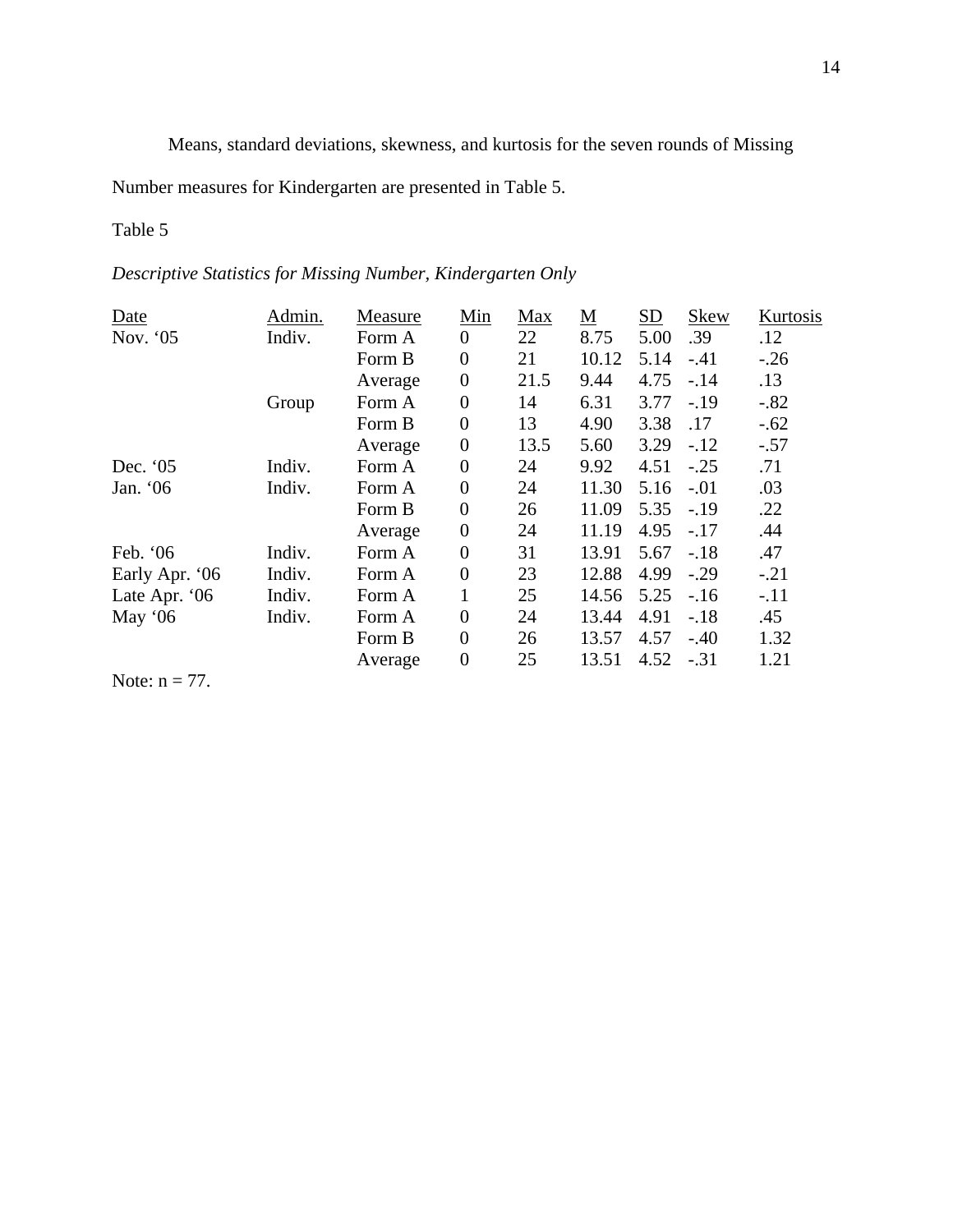Means, standard deviations, skewness, and kurtosis for the seven rounds of Missing

Number measures for 1<sup>st</sup> grade are presented in Table 6.

## Table 6

*Descriptive Statistics for Missing Number, 1st Grade Only* 

| Date          | Admin. | Measure | $\underline{n}$ | Min            | Max  | $\underline{\mathbf{M}}$ | SD   | Skew   | Kurtosis |
|---------------|--------|---------|-----------------|----------------|------|--------------------------|------|--------|----------|
| Nov. 05       | Indiv. | Form A  | 29              | 4              | 28   | 15.38                    | 4.96 | .21    | .63      |
|               |        | Form B  | 29              | 9              | 25   | 16.00                    | 3.76 | .15    | .07      |
|               |        | Average | 29              | 6.5            | 25   | 15.69                    | 4.13 | .17    | .18      |
|               | Group  | Form A  | 30              | 6              | 22   | 13.77                    | 3.95 | .29    | .06      |
|               |        | Form B  | 30              | 6              | 18   | 11.50                    | 3.54 | .15    | $-1.12$  |
|               |        | Average | 30              | 7              | 20   | 12.63                    | 3.42 | .44    | $-.57$   |
| Dec. $05$     | Indiv. | Form A  | 30              | 8              | 26   | 16.13                    | 4.52 | .34    | $-.20$   |
| Jan. 06       | Indiv. | Form A  | 30              | $\overline{4}$ | 26   | 15.77                    | 5.22 | .09    | $-.17$   |
|               |        | Form B  | 30              | 9              | 26   | 15.63                    | 3.60 | .72    | 1.56     |
|               |        | Average | 30              | 8              | 25.5 | 15.70                    | 3.97 | .49    | .03      |
| Feb. 06       | Indiv. | Form A  | 30              | 10             | 27   | 19.30                    | 4.16 | $-.74$ | .41      |
| Early Apr. 06 | Indiv. | Form A  | 30              | 11             | 28   | 18.80                    | 3.62 | .23    | .68      |
| Late Apr. 06  | Indiv. | Form A  | 30              | 11             | 31   | 20.47                    | 4.58 | .29    | $-.10$   |
| May 06        | Indiv. | Form A  | 30              | 7              | 30   | 17.73                    | 5.64 | .13    | $-.61$   |
|               |        | Form B  | 30              | 7              | 27   | 17.63                    | 4.63 | $-.50$ | .17      |
|               |        | Average | 30              | 9.5            | 28.5 | 17.68                    | 4.75 | .07    | $-.47$   |
| Fall 04       |        |         | 20              | 1              | 16   | 7.65                     | 4.09 | .42    | $-.32$   |
| Spring 05     |        |         | 16              | 1              | 15   | 9.56                     | 3.39 | $-.95$ | 1.65     |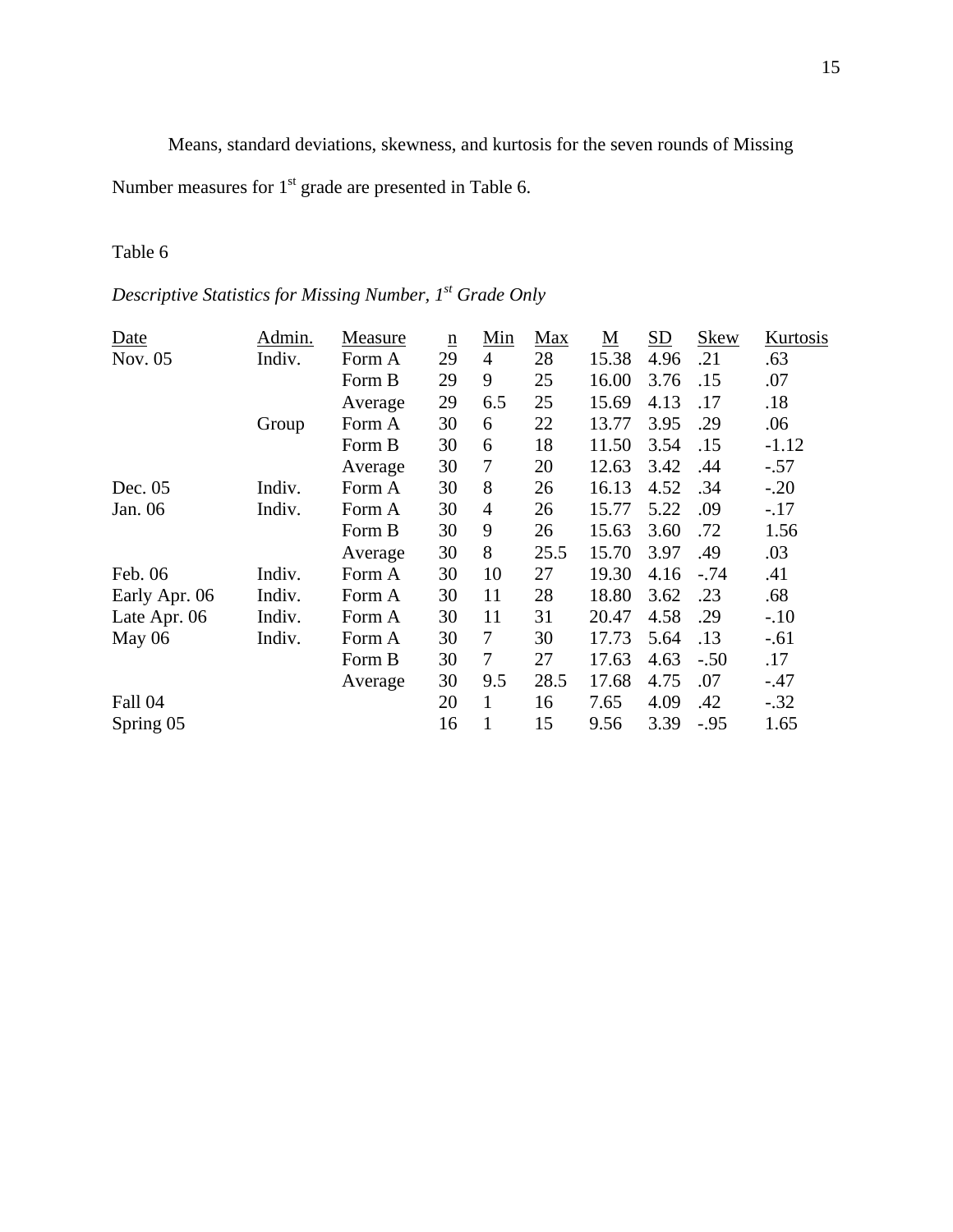Means, standard deviations, skewness, and kurtosis for the seven rounds of Missing

Number measures for both Kindergarten and 1<sup>st</sup> grade are presented in Table 7.

## Table 7

*Descriptive Statistics for Missing Number, Kindergarten and 1st Grade Together* 

| Date          | Admin. | Measure | $\underline{\rm N}$ | Min            | Max  | <u>М</u> | SD   | <b>Skew</b> | Kurtosis |
|---------------|--------|---------|---------------------|----------------|------|----------|------|-------------|----------|
| Nov. 05       | Indiv. | Form A  | 106                 | $\theta$       | 28   | 10.57    | 5.78 | .33         | $-.09$   |
|               |        | Form B  | 106                 | $\theta$       | 25   | 11.73    | 5.46 | $-.39$      | $-.03$   |
|               |        | Average | 106                 | $\theta$       | 25   | 11.15    | 5.36 | $-.05$      | .03      |
|               | Group  | Form A  | 107                 | $\theta$       | 22   | 8.40     | 5.08 | .31         | $-.06$   |
|               |        | Form B  | 107                 | $\theta$       | 18   | 6.75     | 4.53 | .39         | $-.37$   |
|               |        | Average | 107                 | $\theta$       | 20   | 7.57     | 4.58 | .38         | $-.06$   |
| Dec. $05$     | Indiv. | Form A  | 107                 | $\theta$       | 26   | 11.66    | 5.29 | .08         | .48      |
| Jan. 06       | Indiv. | Form A  | 107                 | $\theta$       | 26   | 12.55    | 5.53 | .07         | $-.01$   |
|               |        | Form B  | 107                 | $\theta$       | 26   | 12.36    | 5.32 | $-.32$      | .45      |
|               |        | Average | 107                 | $\theta$       | 25.5 | 12.46    | 5.10 | $-.17$      | .43      |
| Feb. 06       | Indiv. | Form A  | 107                 | $\theta$       | 27   | 15.42    | 5.81 | $-.38$      | .13      |
| Early Apr. 06 | Indiv. | Form A  | 107                 | $\theta$       | 28   | 14.54    | 5.35 | $-.32$      | $-.04$   |
| Late Apr. 06  | Indiv. | Form A  | 107                 | 1              | 31   | 16.22    | 5.71 | $-.08$      | .00      |
| May $06$      | Indiv. | Form A  | 107                 | $\theta$       | 30   | 14.64    | 5.45 | .11         | .27      |
|               |        | Form B  | 107                 | $\theta$       | 27   | 14.71    | 4.92 | $-.28$      | .62      |
|               |        | Average | 107                 | $\overline{0}$ | 28.5 | 14.68    | 4.93 | $-.06$      | .69      |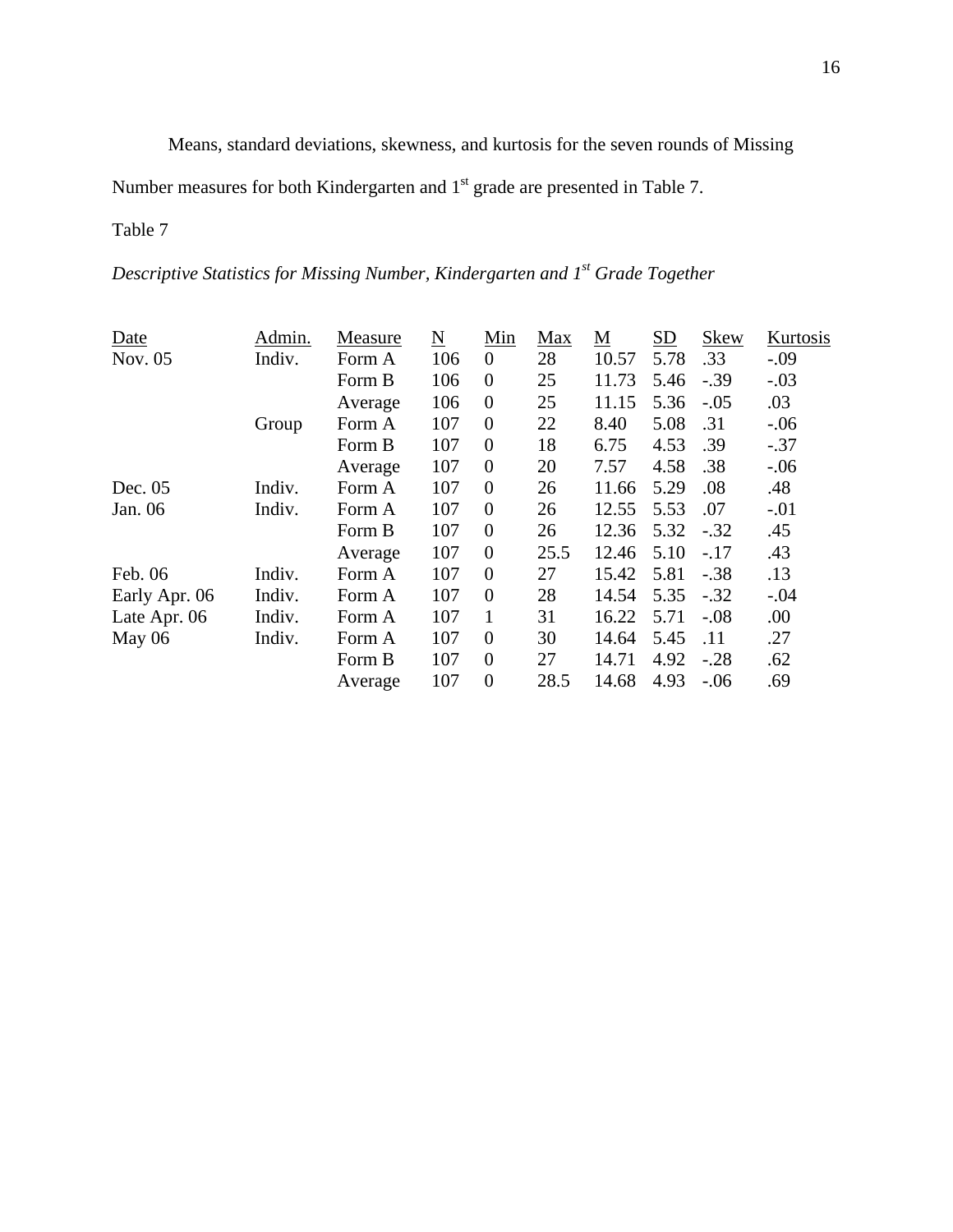Means, standard deviations, skewness, and kurtosis for the seven rounds of Number

Identification measures for Kindergarten are presented in Table 8.

## Table 8

*Descriptive Statistics for Number Identification, Kindergarten Only* 

| Date          | Admin. | Measure | $\underline{\rm N}$ | Min                         | Max  | <u>M</u> | SD    | <b>Skew</b> | Kurtosis |
|---------------|--------|---------|---------------------|-----------------------------|------|----------|-------|-------------|----------|
| Nov. 05       | Indiv. | Form A  | 77                  | $\overline{0}$              | 59   | 18.97    | 11.16 | 1.12        | 1.86     |
|               |        | Form B  | 77                  | $\theta$                    | 49   | 14.39    | 9.75  | 1.10        | 1.47     |
|               |        | Average | 77                  | .5                          | 54   | 16.68    | 10.21 | 1.16        | 1.95     |
| Dec. $05$     | Indiv. | Form A  | 77                  | $\theta$                    | 68   | 24.16    | 11.76 | .54         | 1.62     |
| Jan. 06       | Indiv. | Form A  | 76                  | $\theta$                    | 69   | 24.08    | 12.13 | .83         | 1.83     |
|               |        | Form B  | 76                  | $\theta$                    | 56   | 19.99    | 11.59 | .72         | .56      |
|               |        | Average | 76                  | 1.5                         | 62.5 | 22.03    | 11.65 | .78         | 1.23     |
| Feb. 06       | Indiv. | Form A  | 77                  | 2                           | 62   | 24.16    | 11.08 | .47         | 1.01     |
| Early Apr. 06 | Indiv. | Form A  | 77                  | $\theta$                    | 57   | 30.43    | 12.99 | $-.42$      | $-.53$   |
| Late Apr. 06  | Indiv. | Form A  | 77                  | $\mathcal{D}_{\mathcal{L}}$ | 64   | 28.57    | 12.15 | .10         | .00      |
| May $06$      | Indiv. | Form A  | 77                  |                             | 73   | 33.00    | 12.47 | .25         | .73      |
|               |        | Form B  | 77                  | 3                           | 75   | 28.01    | 12.03 | .87         | 2.11     |
|               |        | Average | 77                  | 4.5                         | 74   | 30.51    | 11.60 | .65         | 1.53     |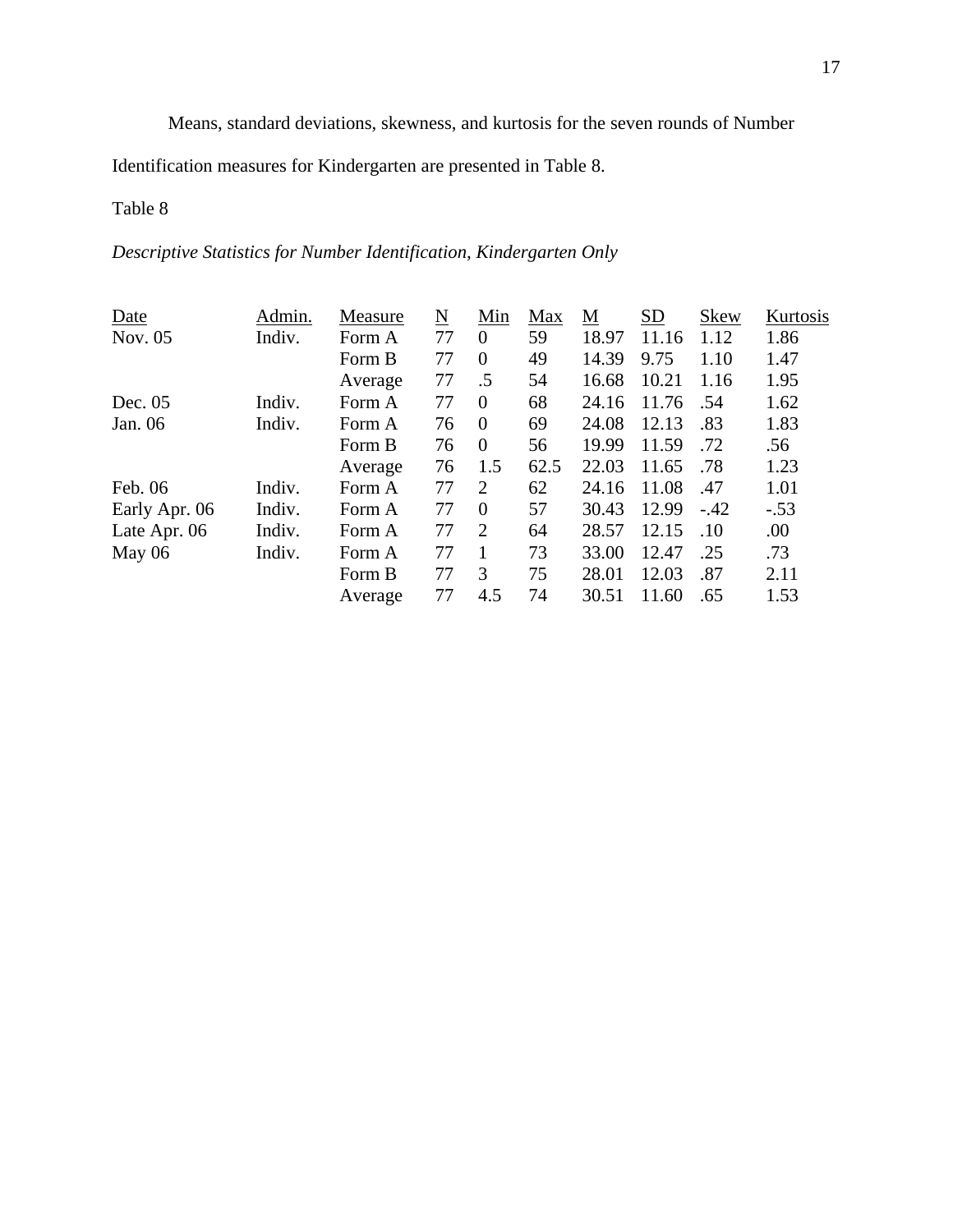Means, standard deviations, skewness, and kurtosis for the seven rounds of Number

Identification measures for  $1<sup>st</sup>$  grade are presented in Table 9.

## Table 9

*Descriptive Statistics for Number Identification, 1st Grade Only* 

| Date          | Admin. | Measure | $\underline{n}$ | Min  | Max  | $\underline{\mathbf{M}}$ | SD    | <b>Skew</b> | Kurtosis |
|---------------|--------|---------|-----------------|------|------|--------------------------|-------|-------------|----------|
| Nov. 05       | Indiv. | Form A  | 29              | 21   | 66   | 41.48                    | 10.95 | .17         | $-46$    |
|               |        | Form B  | 29              | 13   | 61   | 37.66                    | 12.79 | $-.10$      | $-.65$   |
|               |        | Average | 29              | 19.5 | 61.5 | 39.57                    | 11.18 | $-.09$      | $-.69$   |
| Dec. 05       | Indiv. | Form A  | 30              | 16   | 66   | 45.50                    | 12.95 | $-.38$      | $-.50$   |
| Jan. 06       | Indiv. | Form A  | 30              | 12   | 72   | 41.57                    | 14.28 | .22         | $-.35$   |
|               |        | Form B  | 30              | 18   | 75   | 40.57                    | 14.40 | .46         | $-18$    |
|               |        | Average | 30              | 20.5 | 73.5 | 41.07                    | 13.55 | .51         | $-.36$   |
| Feb. 06       | Indiv. | Form A  | 30              | 5    | 83   | 44.50                    | 14.96 | $-.06$      | 1.38     |
| Early Apr. 06 | Indiv. | Form A  | 30              | 22   | 74   | 49.30                    | 12.13 | .24         | .03      |
| Late Apr. 06  | Indiv. | Form A  | 30              | 12   | 78   | 48.57                    | 14.08 | $-.31$      | .68      |
| May $06$      | Indiv. | Form A  | 30              | 25   | 84   | 50.17                    | 14.33 | .41         | .21      |
|               |        | Form B  | 30              | 14   | 77   | 46.30                    | 14.51 | $-.06$      | $-.04$   |
|               |        | Average | 30              | 19.5 | 80.5 | 48.23                    | 14.03 | .12         | .10      |
| Fall 04       |        |         | 20              | 3    | 38   | 17.10                    | 10.27 | .38         | $-49$    |
| Spring 05     |        |         | 16              | 8    | 41   | 28.00                    | 9.89  | $-.60$      | $-.38$   |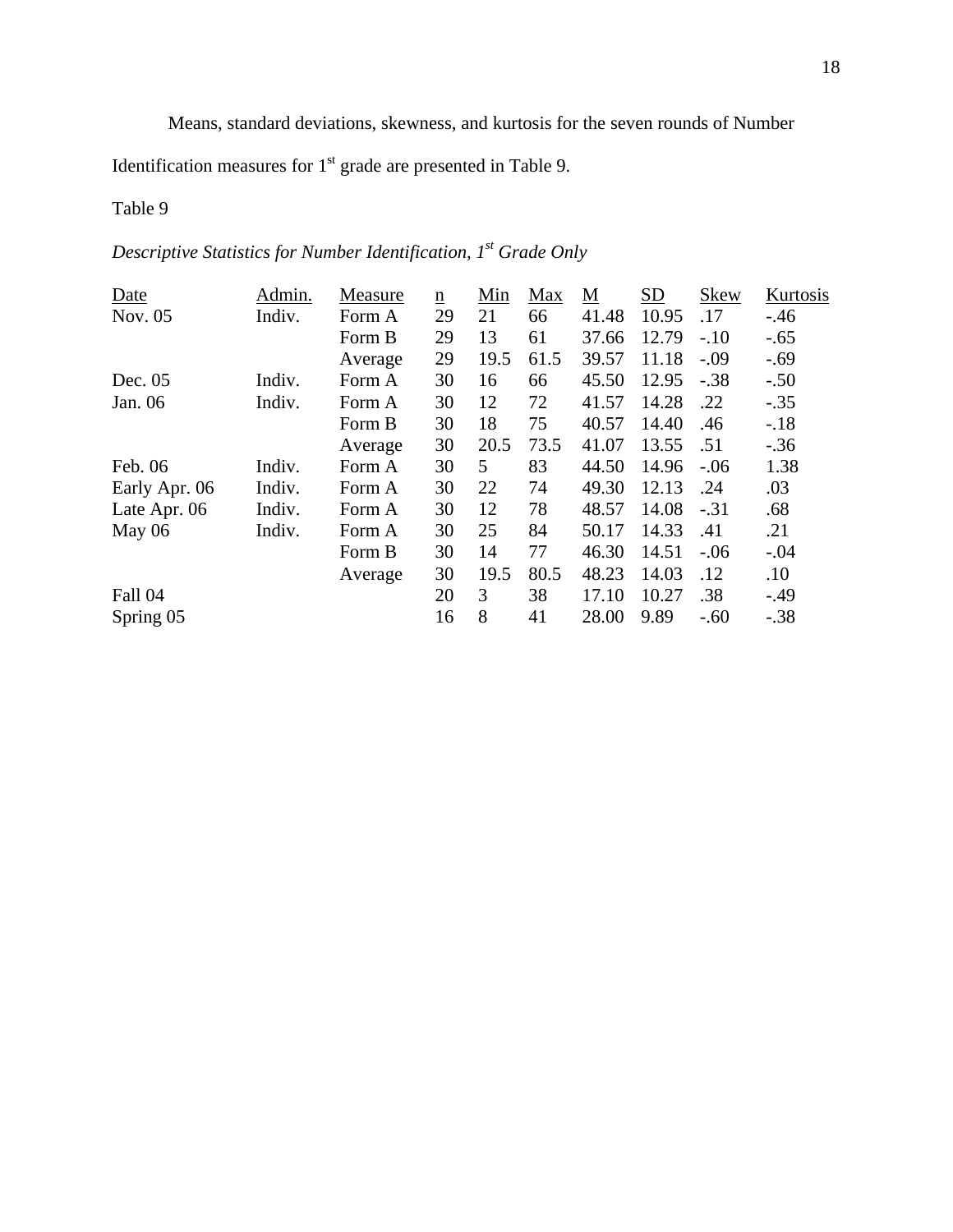Means, standard deviations, skewness, and kurtosis for the seven rounds of Number

Identification measures for both Kindergarten and  $1<sup>st</sup>$  grade are presented in Table 10.

#### Table 10

|  | Descriptive Statistics for Number Identification, Kindergarten & 1 <sup>st</sup> Grade Together |  |  |
|--|-------------------------------------------------------------------------------------------------|--|--|
|  |                                                                                                 |  |  |

| Date          | Admin. | Measure | n   | Min            | Max  | M     | SD    | <b>Skew</b> | Kurtosis |
|---------------|--------|---------|-----|----------------|------|-------|-------|-------------|----------|
| Nov. 05       | Indiv. | Form A  | 106 | $\overline{0}$ | 66   | 25.13 | 14.96 | .64         | $-.34$   |
|               |        | Form B  | 106 | $\theta$       | 61   | 20.75 | 14.87 | .84         | $-.12$   |
|               |        | Average | 106 | .5             | 61.5 | 22.94 | 14.63 | .71         | $-.38$   |
| Dec. $05$     | Indiv. | Form A  | 107 | $\theta$       | 66   | 30.14 | 15.42 | .45         | $-.22$   |
| Jan. 06       | Indiv. | Form A  | 106 | $\overline{0}$ | 72   | 29.03 | 14.97 | .68         | .34      |
|               |        | Form B  | 106 | $\overline{0}$ | 75   | 25.81 | 15.49 | .76         | .33      |
|               |        | Average | 106 | 1.5            | 73.5 | 27.42 | 14.89 | .71         | .33      |
| Feb. 06       | Indiv. | Form A  | 107 | 2              | 83   | 29.86 | 15.28 | .67         | .60      |
| Early Apr. 06 | Indiv. | Form A  | 107 | $\theta$       | 74   | 35.72 | 15.29 | $-.06$      | .00.     |
| Late Apr. 06  | Indiv. | Form A  | 107 | 2              | 78   | 34.18 | 15.54 | .32         | $-.09$   |
| May $06$      | Indiv. | Form A  | 107 | $\overline{1}$ | 84   | 37.81 | 15.09 | .47         | .54      |
|               |        | Form B  | 107 | 3              | 77   | 33.14 | 15.15 | .66         | .26      |
|               |        | Average | 107 | 4.5            | 80.5 | 35.48 | 14.64 | .62         | .38      |

 For Kindergarten students, mean scores on the NI and QD measures were higher than those on MN, with the greatest increase from round 1 to round 7 on the NI measure. Standard deviations for all measures remained relatively consistent over time. There was little evidence of a floor effect, with a maximum of 4 students scoring 0 for any measure in a given round of data collection. For Grade 1 students, mean scores on NI were highest, with QD mean scores next. The greatest increase was again seen for the NI measure. Standard deviations for Grade 1 students for the NI and QD measures were more variable than for Kindergarten students. Grade 1 students never obtained scores of 0 and did not approach a ceiling on any measure.

#### *Descriptives for Criterion Variables*

Means, standard deviations, skewness, and kurtosis for criterion variables in Kindergarten only are presented in Table 11.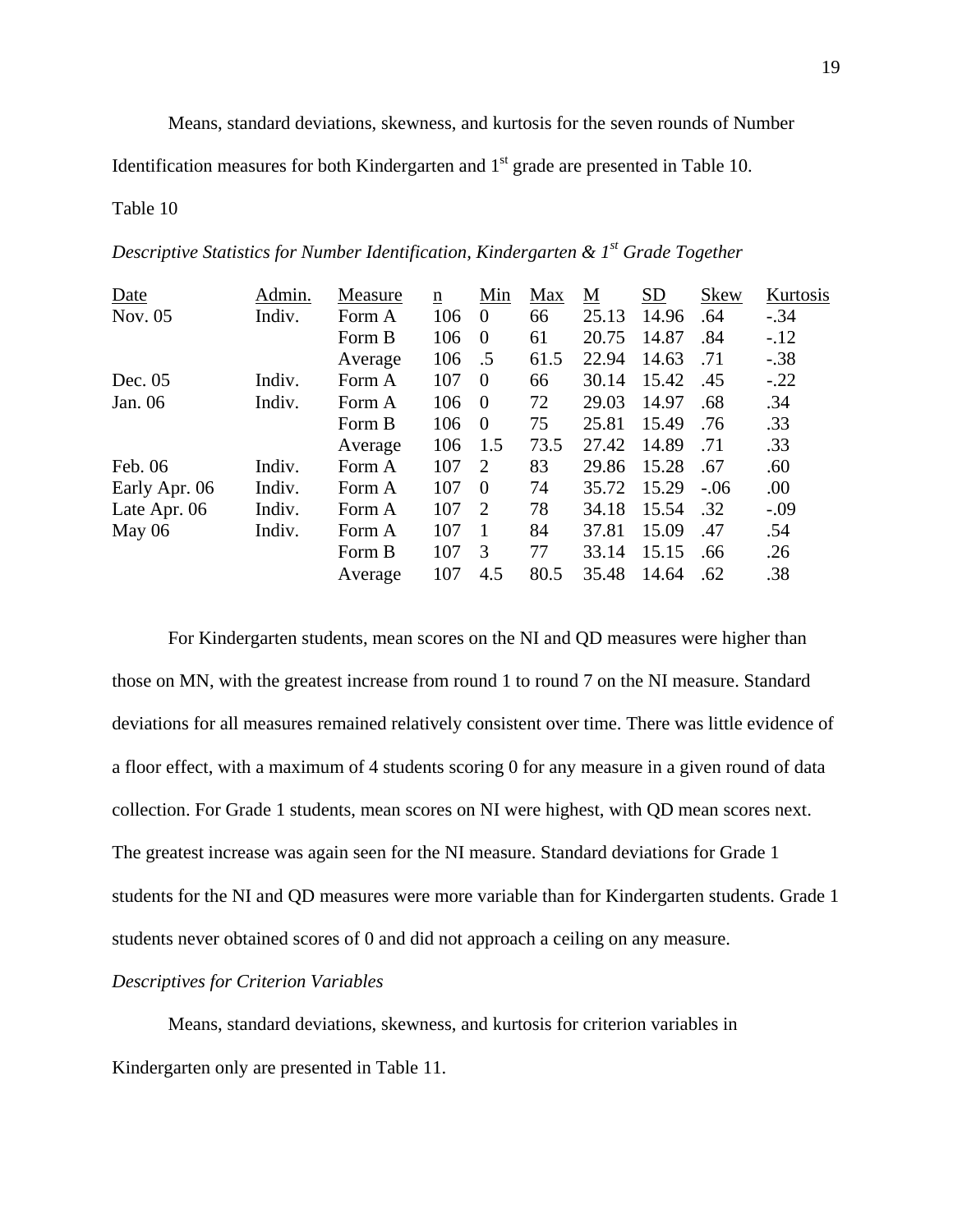#### Table 11

*Descriptive Statistics for Criterion Variables, Kindergarten Only* 

| Measure                                                                                     | n   | Min      | Max  | $\underline{\mathbf{M}}$ | SD   | Skew   | Kurtosis |
|---------------------------------------------------------------------------------------------|-----|----------|------|--------------------------|------|--------|----------|
| <b>Teacher Ratings, Winter</b>                                                              | 76. | $-2.02$  | 1.79 | $\Omega$                 | 0.97 | $-.31$ | $-93$    |
| <b>Teacher Ratings, Spring</b>                                                              | 61  | $-2.04$  | 1.69 |                          | 0.97 | $-44$  | $-93$    |
| Nonsense Word Fluency                                                                       | -77 | $\Omega$ | 135  | 25.62 20.53              |      | 3.06   | $-.86$   |
| Note. Teacher Ratings were converted to z scores by classroom. Nonsense Word Fluency scores |     |          |      |                          |      |        |          |
| are median of three, items read correctly.                                                  |     |          |      |                          |      |        |          |

Means, standard deviations, skewness, and kurtosis for criterion variables in  $1<sup>st</sup>$  grade

only are presented in Table 12.

Table 12

*Descriptive Statistics for Criterion Variables, 1<sup>st</sup> Grade Only* 

| Measure                           | n  | Min              | Max  | Μ        | <b>SD</b> | <b>Skew</b> | Kurtosis |
|-----------------------------------|----|------------------|------|----------|-----------|-------------|----------|
| <b>Teacher Ratings, Winter</b>    | 29 | $-1.99$          | 1.51 |          | .98       | $-.48$      | $-.80$   |
| <b>Teacher Ratings, Spring</b>    | 30 | $-1.89$          | 1.13 | $\theta$ | .98       | $-.45$      | $-1.28$  |
| <b>MBSP</b> Computation, Form 1   | 30 | $\overline{A}$   | 16   | 9.17     | 3.05      | .42         | $-.40$   |
| <b>MBSP</b> Computation, Form 2   | 30 | $\left( \right)$ | 21   | 9.37     | 5.33      | .08         | $-.38$   |
| <b>MBSP</b> Computation, Average  | 30 | 2.5              | 18.5 | 9.27     | 3.81      | .53         | $-.10$   |
| <b>Stanford Early Achievement</b> | 30 | 452              | 607  | 519.17   | 37.04     | .42         | $-.16$   |
| <b>Oral Reading Fluency</b>       | 30 | 6                | 121  | 50.50    | 32.76     | .62         | $-.44$   |

*Note*. Teacher Ratings were converted to z scores by classroom. MBSP Computation scores are digits correct. Stanford Early Achievement scores are standard scores. Oral Reading Fluency scores are median of three, words read correctly.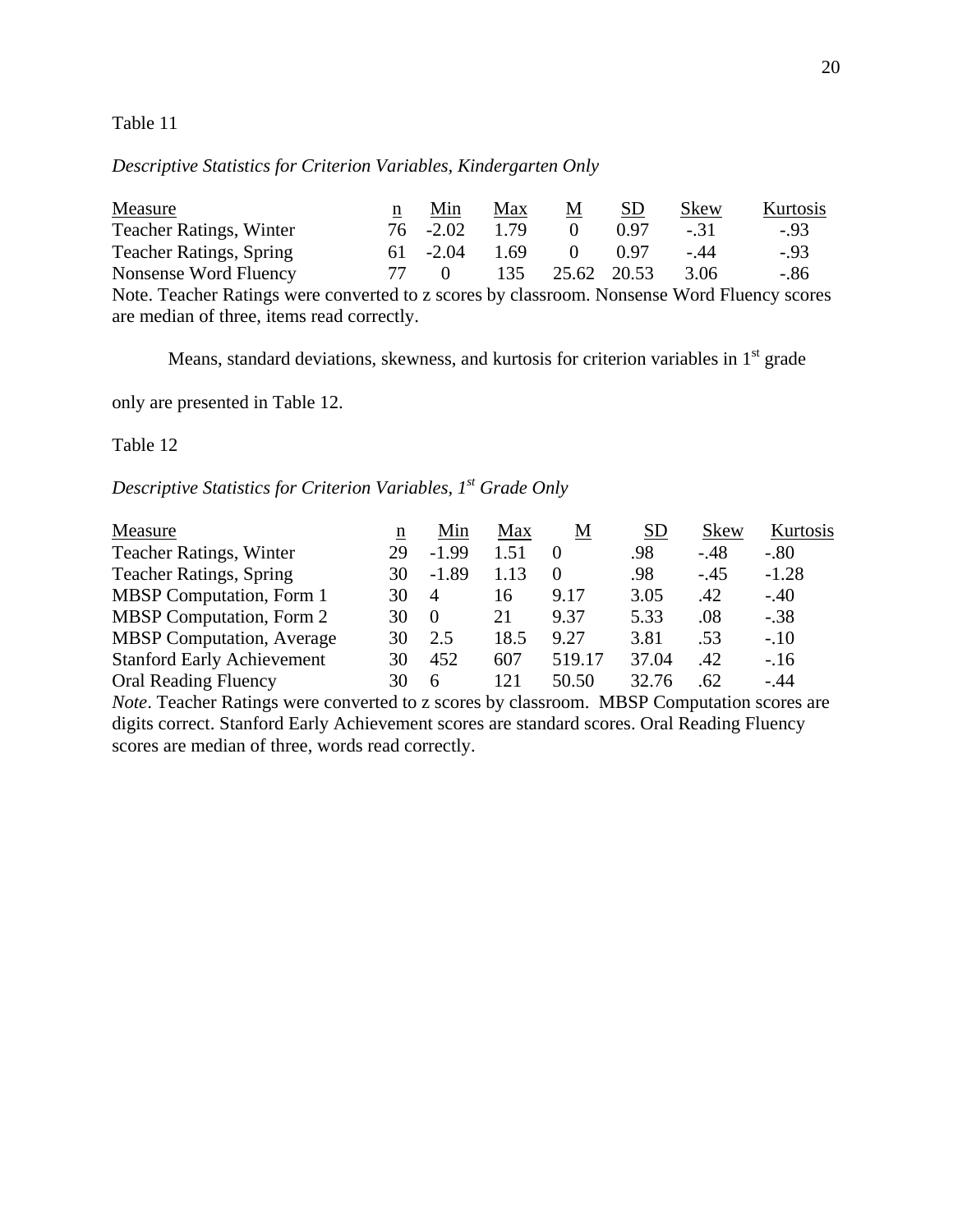Intercorrelations were calculated between each measure presented to students in the study. Correlation coefficients were calculated between the students' average score from two forms of each measure used. Intercorrelations between early math measures for Kindergarten only are presented in Table 13.

## Table 13

## *Intercorrelations Between Early Math Measures, Kindergarten Only*

|                                                                                                        |                |                         | <b>Quantity Discrim.</b> |     |                     | <b>Missing Number</b> |                |            | Number ID                  |     |   |
|--------------------------------------------------------------------------------------------------------|----------------|-------------------------|--------------------------|-----|---------------------|-----------------------|----------------|------------|----------------------------|-----|---|
|                                                                                                        | Group          | Individual              |                          |     | Individual<br>Group |                       |                | Individual |                            |     |   |
|                                                                                                        | $\overline{E}$ | $\overline{\mathrm{E}}$ | W                        | S   | $\overline{E}$      | $\overline{E}$        | $\overline{W}$ | S          | ${\underline{\mathbf{F}}}$ | W   | S |
| <b>Quantity Discrim.</b>                                                                               |                |                         |                          |     |                     |                       |                |            |                            |     |   |
| Fall<br>Group:                                                                                         |                |                         |                          |     |                     |                       |                |            |                            |     |   |
| Individual: Fall                                                                                       | .47            |                         |                          |     |                     |                       |                |            |                            |     |   |
| Winter                                                                                                 | .61            | .84                     |                          |     |                     |                       |                |            |                            |     |   |
| Spring                                                                                                 | .59            | .62                     | .78                      |     |                     |                       |                |            |                            |     |   |
| <b>Missing Number</b>                                                                                  |                |                         |                          |     |                     |                       |                |            |                            |     |   |
| Fall<br>Group:                                                                                         | .65            | .55                     | .60                      | .60 |                     |                       |                |            |                            |     |   |
| Individual: Fall                                                                                       | .45            | .65                     | .64                      | .56 | .70                 |                       |                |            |                            |     |   |
| Winter                                                                                                 | .46            | .64                     | .74                      | .74 | .74                 | .79                   |                |            |                            |     |   |
| Spring                                                                                                 | .39            | .42                     | .55                      | .77 | .53                 | .61                   | .71            |            |                            |     |   |
| Number ID                                                                                              |                |                         |                          |     |                     |                       |                |            |                            |     |   |
| Individual: Fall                                                                                       | .33            | .81                     | .71                      | .49 | .46                 | .61                   | .60            | .35        |                            |     |   |
| Winter                                                                                                 | .44            | .81                     | .79                      | .66 | .57                 | .65                   | .71            | .47        | .87                        |     |   |
| Spring                                                                                                 | .40            | .61                     | .69                      | .76 | .44                 | .53                   | .63            | .58        | .56                        | .70 |   |
| <i>Note.</i> Average score from two forms used for each measure. All correlations significant at $p <$ |                |                         |                          |     |                     |                       |                |            |                            |     |   |

*Note*. Average score from two forms used for each measure. All correlations significant at  $p <$ .01.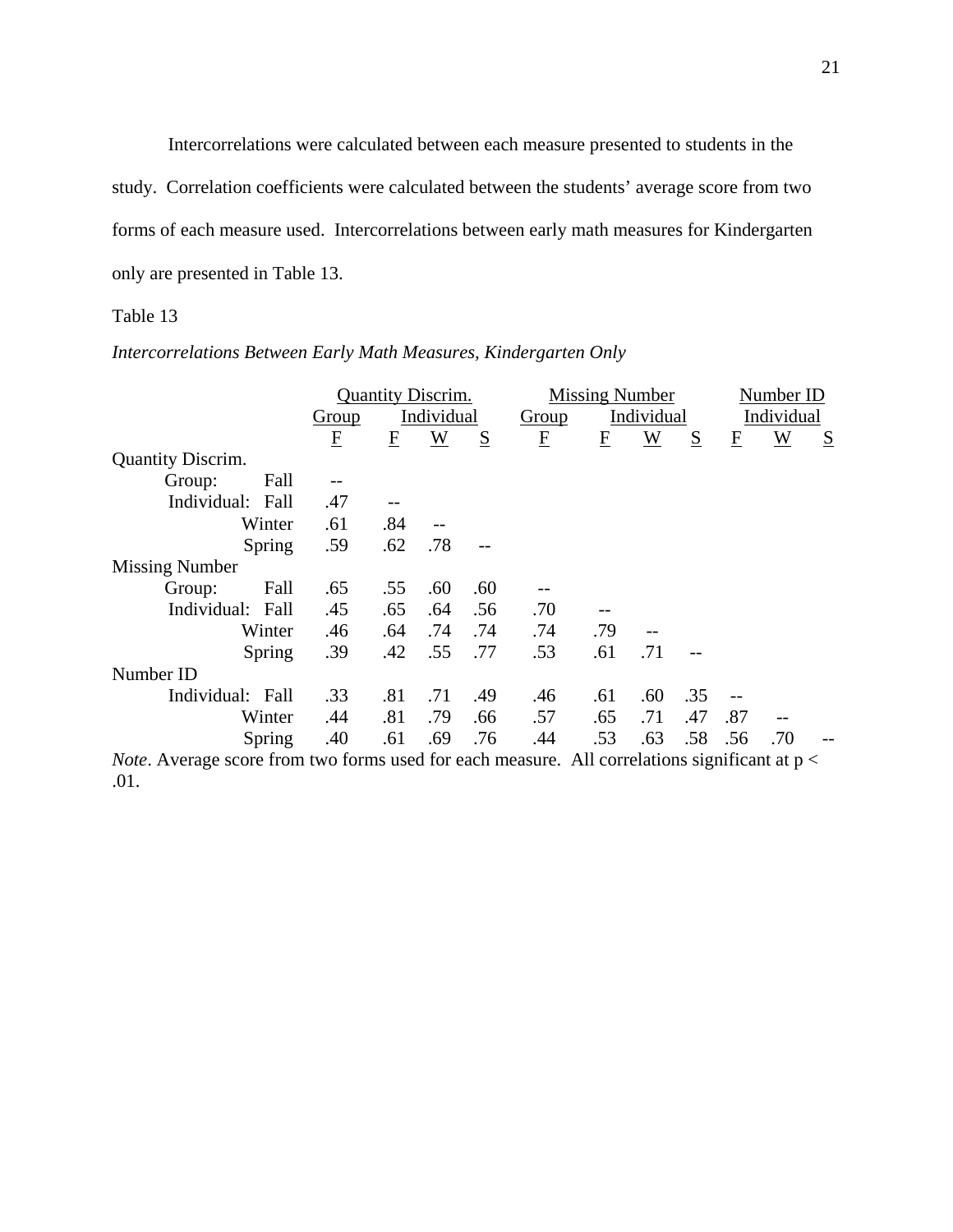Intercorrelations between early math measures 1<sup>st</sup> grade only are presented in Table 14.

## Table 14

*Intercorrelations Between Early Math Measures, 1st Grade Only* 

|                                                                                        |                         | <b>Quantity Discrim.</b> |                            |     |                         | <b>Missing Number</b> |                 |          |                         | Number ID       |   |
|----------------------------------------------------------------------------------------|-------------------------|--------------------------|----------------------------|-----|-------------------------|-----------------------|-----------------|----------|-------------------------|-----------------|---|
|                                                                                        | <b>Group</b>            |                          | <b>Individual</b>          |     | Group                   |                       | Individual      |          |                         | Individual      |   |
|                                                                                        | $\overline{\mathrm{E}}$ | $\mathbf{F}$             | $\underline{W}$            | S   | $\overline{\mathrm{E}}$ | $\mathbf{F}$          | $\underline{W}$ | S        | $\overline{\mathrm{E}}$ | $\underline{W}$ | S |
| Quantity                                                                               |                         |                          |                            |     |                         |                       |                 |          |                         |                 |   |
| Discrim.                                                                               |                         |                          |                            |     |                         |                       |                 |          |                         |                 |   |
| Group:                                                                                 |                         |                          |                            |     |                         |                       |                 |          |                         |                 |   |
| Fall                                                                                   |                         |                          |                            |     |                         |                       |                 |          |                         |                 |   |
| Individual:                                                                            | $.61*$                  |                          |                            |     |                         |                       |                 |          |                         |                 |   |
| Fall                                                                                   |                         |                          |                            |     |                         |                       |                 |          |                         |                 |   |
| Winter                                                                                 | .34                     | $.70**$                  |                            |     |                         |                       |                 |          |                         |                 |   |
| Spring                                                                                 | $-.05$                  | $.55***$ .61**           |                            |     |                         |                       |                 |          |                         |                 |   |
| Missing                                                                                |                         |                          |                            |     |                         |                       |                 |          |                         |                 |   |
| Number                                                                                 |                         |                          |                            |     |                         |                       |                 |          |                         |                 |   |
| Group:                                                                                 | $.54**$ .50**           |                          | .30                        | .18 |                         |                       |                 |          |                         |                 |   |
| Fall                                                                                   |                         |                          |                            |     |                         |                       |                 |          |                         |                 |   |
| Individual:                                                                            | $.40*$                  | $.64**$                  | $.56*$                     | .37 | $.56**$                 |                       |                 |          |                         |                 |   |
| Fall                                                                                   |                         |                          |                            |     |                         |                       |                 |          |                         |                 |   |
| Winter                                                                                 | .35                     | $.45*$                   | $.68**$                    | .22 | $.47**$                 | $.44*$                |                 |          |                         |                 |   |
| Spring                                                                                 | .28                     |                          | $.57***$ $.52***$ $.56***$ |     | $.66**$                 | $.60**$               | $.58**$         |          |                         |                 |   |
| Number ID                                                                              |                         |                          |                            |     |                         |                       |                 |          |                         |                 |   |
| Individual:                                                                            | .28                     |                          | $.79***$ .71** .64**       |     | .32                     | $.66***$              | $.48**$         | $.70**$  |                         |                 |   |
| Fall                                                                                   |                         |                          |                            |     |                         |                       |                 |          |                         |                 |   |
| Winter                                                                                 | .08                     |                          | $.56***$ .72** .56**       |     | .17                     | $.41*$ $.44*$ $.45*$  |                 |          | $.80**$                 |                 |   |
| Spring                                                                                 | .08                     | $.61**$                  | $.60**$ .70**              |     | .24                     | $.53**$ $.41*$        |                 | $.64***$ | $.80**$                 | $.73**$         |   |
| Note. Average score from two forms used for each measure. * $p < .05$ . ** $p < .01$ . |                         |                          |                            |     |                         |                       |                 |          |                         |                 |   |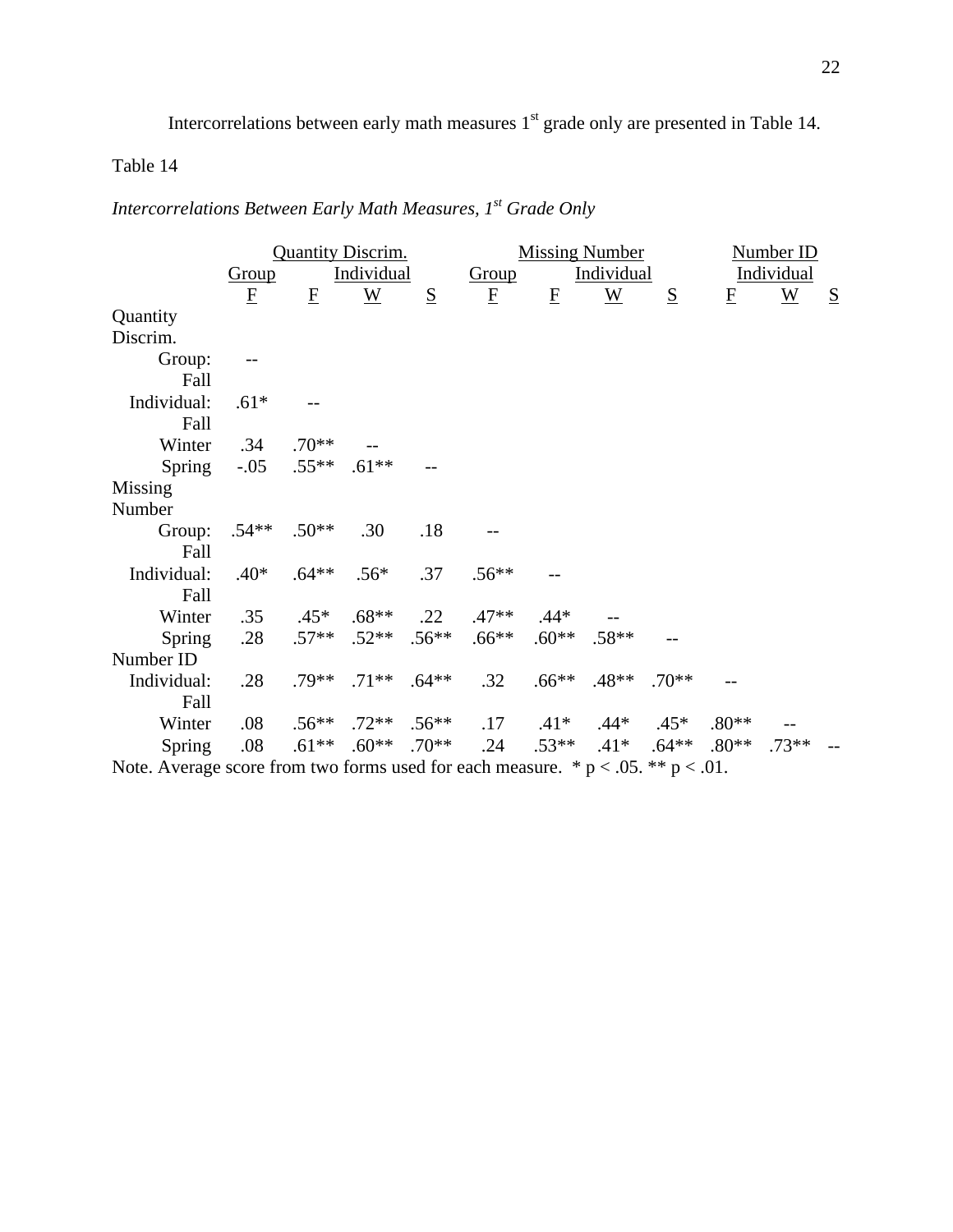Intercorrelations between early math measures for both Kindergarten and 1<sup>st</sup> grade are

presented in Table 15.

## Table 15

*Intercorrelations Between Early Math Measures, Kindergarten and 1st Grade Together* 

|                          |       | <b>Quantity Discrim.</b> |                 |     | <b>Missing Number</b> |                |                 |            |              | Number ID       |   |  |
|--------------------------|-------|--------------------------|-----------------|-----|-----------------------|----------------|-----------------|------------|--------------|-----------------|---|--|
|                          | Group |                          | Individual      |     | Individual<br>Group   |                |                 | Individual |              |                 |   |  |
|                          | E     | $\overline{\mathrm{E}}$  | $\underline{W}$ | S   | F                     | $\overline{E}$ | $\underline{W}$ | S          | $\mathbf{F}$ | $\underline{W}$ | S |  |
| <b>Quantity Discrim.</b> |       |                          |                 |     |                       |                |                 |            |              |                 |   |  |
| Fall<br>Group:           |       |                          |                 |     |                       |                |                 |            |              |                 |   |  |
| Individual: Fall         | .68   |                          |                 |     |                       |                |                 |            |              |                 |   |  |
| Winter                   | .68   | .86                      |                 |     |                       |                |                 |            |              |                 |   |  |
| Spring                   | .57   | .69                      | .79             |     |                       |                |                 |            |              |                 |   |  |
| <b>Missing Number</b>    |       |                          |                 |     |                       |                |                 |            |              |                 |   |  |
| Fall<br>Group:           | .76   | .76                      | .68             | .61 |                       |                |                 |            |              |                 |   |  |
| Individual: Fall         | .60   | .76                      | .72             | .62 | .77                   |                |                 |            |              |                 |   |  |
| Winter                   | .55   | .68                      | .78             | .67 | .72                   | .77            |                 |            |              |                 |   |  |
| Spring                   | .49   | .56                      | .62             | .75 | .64                   | .68            | .72             |            |              |                 |   |  |
| Number ID                |       |                          |                 |     |                       |                |                 |            |              |                 |   |  |
| Individual: Fall         | .57   | .89                      | .79             | .65 | .70                   | .75            | .65             | .56        |              |                 |   |  |
| Winter                   | .55   | .84                      | .83             | .72 | .66                   | .71            | .70             | .57        | .90          |                 |   |  |
| Spring                   | .52   | .73                      | .75             | .80 | .60                   | .66            | .65             | .67        | .73          | .79             |   |  |
|                          |       |                          |                 |     |                       |                |                 |            |              |                 |   |  |

*Note*. Average score from two forms used for each measure. All correlations significant at  $p <$ .01.

Intercorrelations between criterion variables teacher ratings for winter and spring and

Nonsense Word Fluency for Kindergarten only are presented in Table 16.

Table 16

*Intercorrelations Between Criterion Variables, Kindergarten Only* 

|                                | <b>Teacher Ratings, Winter</b>                                                                            | <b>Teacher Ratings, Spring</b> |
|--------------------------------|-----------------------------------------------------------------------------------------------------------|--------------------------------|
| <b>Teacher Ratings, Winter</b> |                                                                                                           |                                |
| <b>Teacher Ratings, Spring</b> | .87                                                                                                       |                                |
| Nonsense Word Fluency          | .45                                                                                                       | .42                            |
|                                | <i>Note.</i> All correlations significant, $p < 0.01$ . For Winter Teacher Ratings, $n = 76$ . For Spring |                                |
|                                | Teacher Ratings, $n = 61$ , with one classroom not rated. For Nonsense Word Fluency, $n = 77$ .           |                                |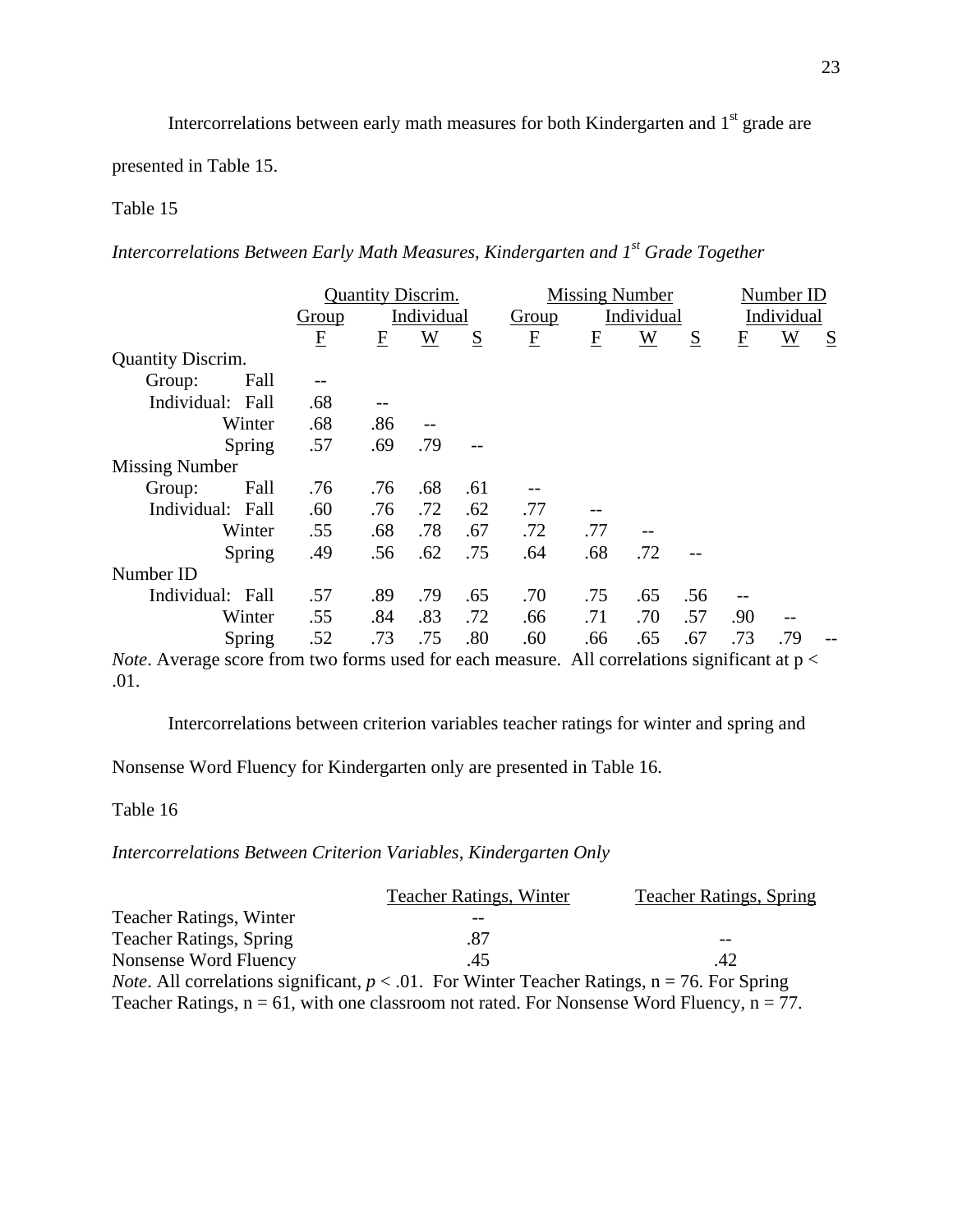Intercorrelations between criterion variables teacher ratings for winter and spring, MBSP

Computation Average score, Stanford Early Achievement score, and Oral Reading Fluency

scores for 1<sup>st</sup> grade only are presented in Table 17.

#### Table 17

*Intercorrelations Between Criterion Variables, 1<sup>st</sup> Grade Only* 

|                                                                                                                     |        |         | TR-W TR-S MBSP Avg SEA |     |  |
|---------------------------------------------------------------------------------------------------------------------|--------|---------|------------------------|-----|--|
| Teacher Ratings, Winter (TR-W)                                                                                      |        |         |                        |     |  |
| Teacher Ratings, Spring (TR-S)                                                                                      | $85**$ |         |                        |     |  |
| MBSP Computation, Average Score (MBSP Avg)                                                                          | $.47*$ | $.58**$ |                        |     |  |
| <b>Stanford Early Achievement (SEA)</b>                                                                             | $58**$ | 58**    | .29                    |     |  |
| Oral Reading Fluency (ORF)                                                                                          | $61**$ | $.46**$ | -23                    | .25 |  |
| <i>Note.</i> * $p < .05$ . ** $p < .01$ . For Winter Teacher Ratings, $n = 29$ ; for all other criteria, $n = 30$ . |        |         |                        |     |  |

#### *Reliability*

Alternate form reliability correlations are presented in Table 18. Please note that group measures do not appear in Number Identification as no group assessment was conducted using this particular measure. Reliability coefficients were highest for both Kindergarten and Grade 1 students for the QD and NI measures; most were above or approached  $r = .80$ , which is an acceptable level for educational decision-making. Coefficients were generally lower for the MN measure at both grade levels, ranging from  $r = .76$  to .82 for Kindergarten students and from  $r =$ .61 to .79 for Grade 1 students. Overall, these reliability coefficients are similar to Lembke and Foegen's (2007) results.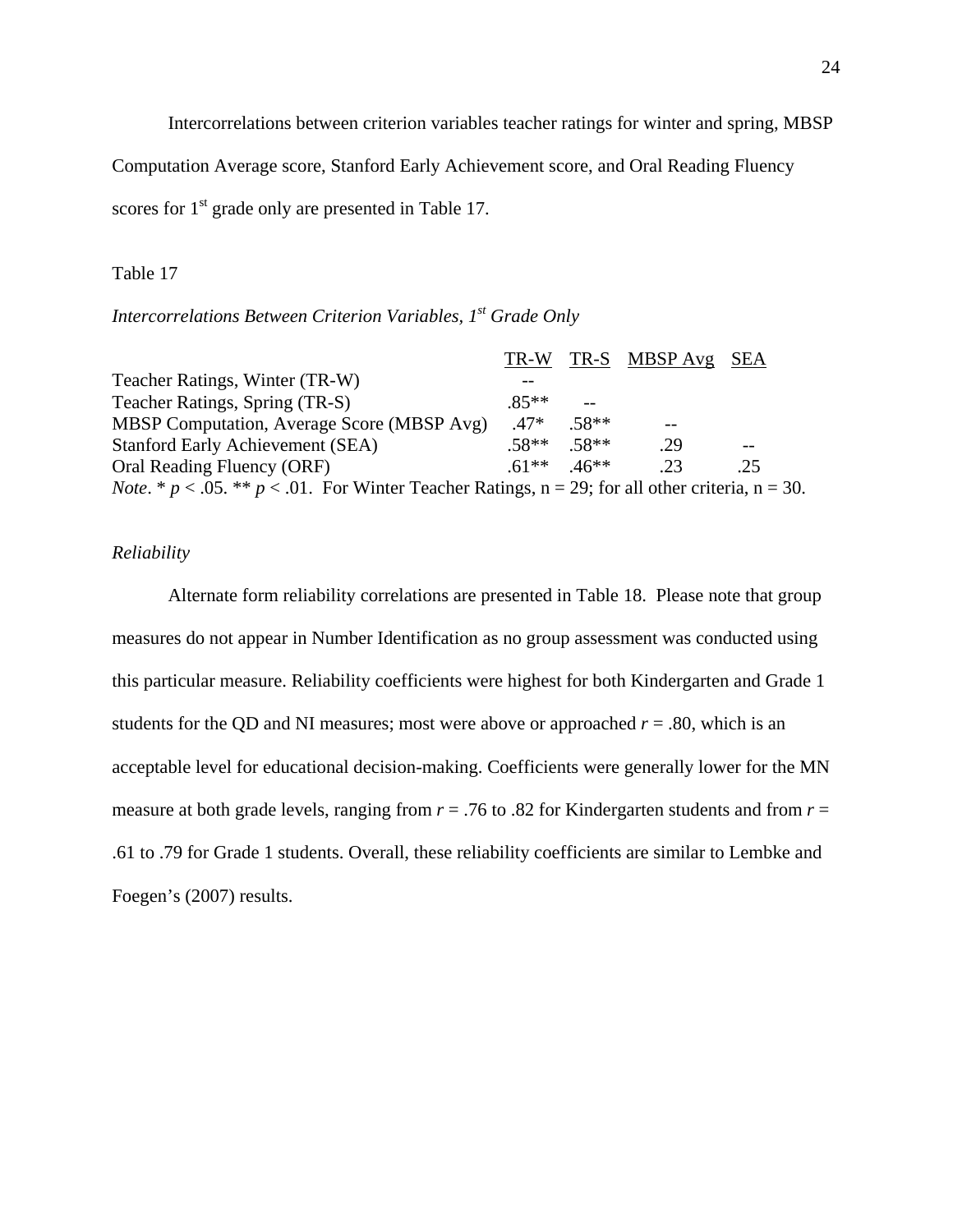#### Table 18

| Measure                  | Grade   | Group Admin. | Individual Admin. |        |               |  |  |
|--------------------------|---------|--------------|-------------------|--------|---------------|--|--|
|                          |         | Fall         | Fall              | Winter | <b>Spring</b> |  |  |
| <b>Quantity Discrim.</b> | K       | .73          | .90               | .91    | .83           |  |  |
|                          |         | .75          | .80               | .85    | .70           |  |  |
|                          | K & 1   | .80          | .93               | .92    | .83           |  |  |
| <b>Missing Number</b>    | K       | .69          | .76               | .77    | .82           |  |  |
|                          |         | .67          | .79               | .61    | .71           |  |  |
|                          | K & 1   | .82          | .82               | .77    | .81           |  |  |
| Number ID                | $\bf K$ |              | .91               | .93    | .79           |  |  |
|                          |         |              | .77               | .78    | .89           |  |  |
|                          | K & 1   |              | .93               | .91    | .88           |  |  |

#### *Alternate Form Reliability for Early Math Measures*

*Note*: All correlations significant at *p* < .01.

#### *Criterion Validity.*

 Previous research by Lembke and Foegen (2007) examined the validity of these early numeracy measures with criteria such as teacher ratings and group- and individually administered mathematics achievement tests. In the present study, we examined relations between mean scores on two forms of the early mathematics measures and two criteria: teacher ratings of mathematics proficiency and Grade 1 scores on the SESAT (Psychological Corporation, 1996). Previous research has suggested that these validity levels may be further increased by using the average score from two forms (Lembke & Foegen, 2007). Concurrent validity coefficients, were highest for the winter teacher ratings, with moderate to moderately strong values ( $r = .61$  to .75) for both Kindergarten and Grade 1 students. Validity coefficients with the spring teacher ratings were lower for both groups of students, with little or no relationship obtained for a small sample of Grade 1 students. Correlations between Grade 1 students' scores on the early numeracy measures and the SESAT were low to moderate.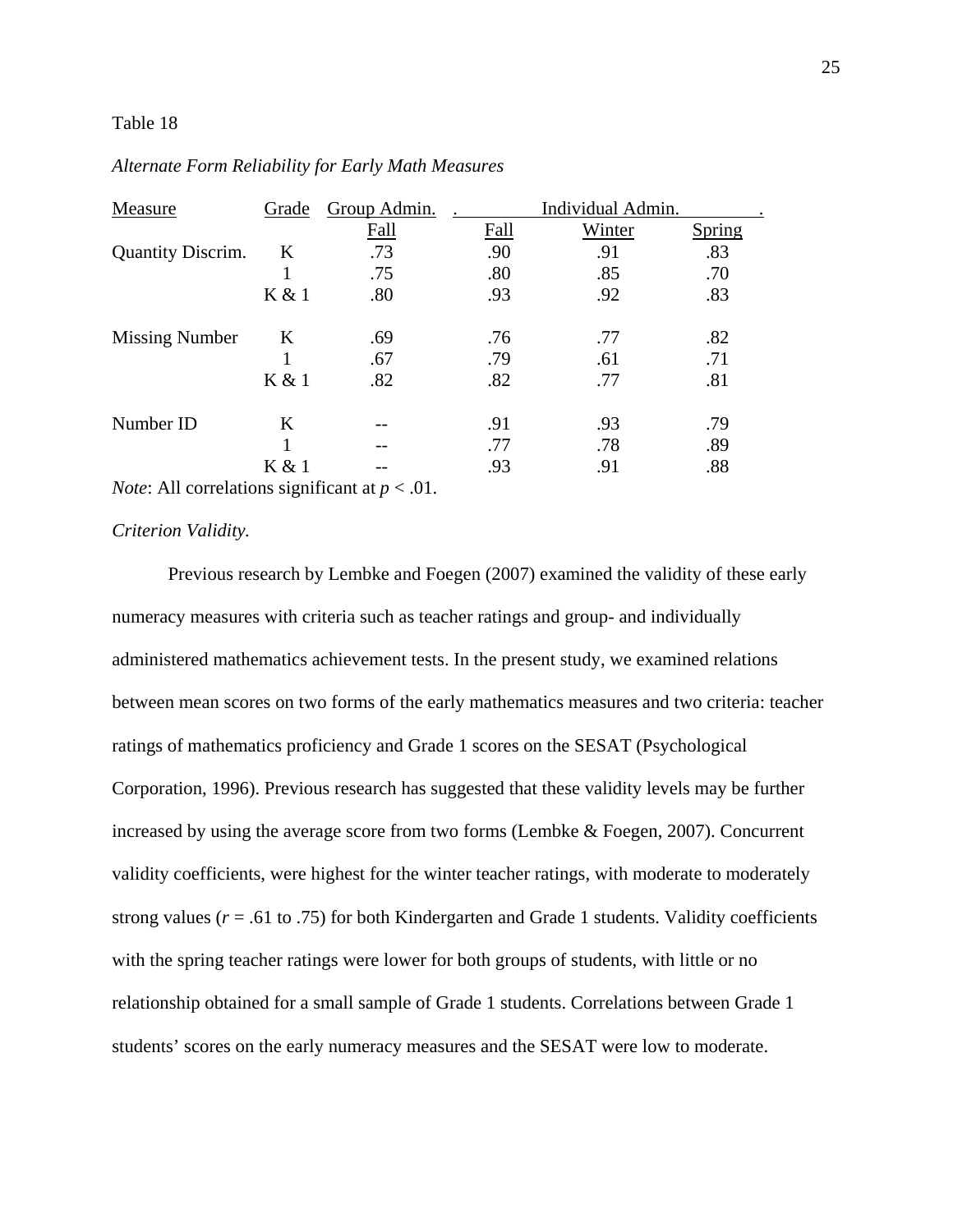Correlation coefficients for Kindergarten were calculated between the early math

measures and the two criterion variables, students' scores on Nonsense Word Fluency portion of

DIBELS, and teacher ratings for winter and spring. Results for Kindergarten only are presented

in Table 19.

#### Table 19

#### *Criterion Validity of Early Math Measures, Kindergarten Only*

|                          | <b>Winter Criterion</b> | Spring Criteria        |                       |  |  |
|--------------------------|-------------------------|------------------------|-----------------------|--|--|
|                          | <b>Teacher Ratings</b>  | <b>Teacher Ratings</b> | Nonsense Word Fluency |  |  |
| <b>Quantity Discrim.</b> |                         |                        |                       |  |  |
| Group:<br>Fall           | $.36**$                 | .49**                  | $.27*$                |  |  |
| Individual: Fall         | $.60**$                 | $.56***$               | $.51**$               |  |  |
| Winter                   | $.65**$                 | $.59**$                | $.52**$               |  |  |
| Spring                   | $.54**$                 | $.51**$                | $.46**$               |  |  |
| <b>Missing Number</b>    |                         |                        |                       |  |  |
| Fall<br>Group:           | $.55**$                 | $.61**$                | $.41**$               |  |  |
| Individual: Fall         | $.72**$                 | $.75***$               | $.57**$               |  |  |
| Winter                   | $.69**$                 | $.64**$                | $.58**$               |  |  |
| Spring                   | $.52**$                 | .49**                  | $.38**$               |  |  |
| Number ID                |                         |                        |                       |  |  |
| Individual: Fall         | $.64**$                 | $.64***$               | $.65***$              |  |  |
| Winter                   | $.67**$                 | $.69**$                | $.69**$               |  |  |
| Spring                   | $.54**$                 | $.42**$                | $.67**$               |  |  |

*Note*. For Winter Teacher Ratings,  $n = 76$ . For Spring Teacher Ratings,  $n = 61$ , with one classroom not rated. For Nonsense Word Fluency,  $n = 77$ .

Correlation coefficients for  $1<sup>st</sup>$  grade were calculated between the early math measures and four criterion variables; teacher ratings for winter and spring, Stanford Early Achievement score, MBSP Computation score, and Oral Reading Fluency score from DIBELS. Results for 1<sup>st</sup> grade only are presented in Table 20.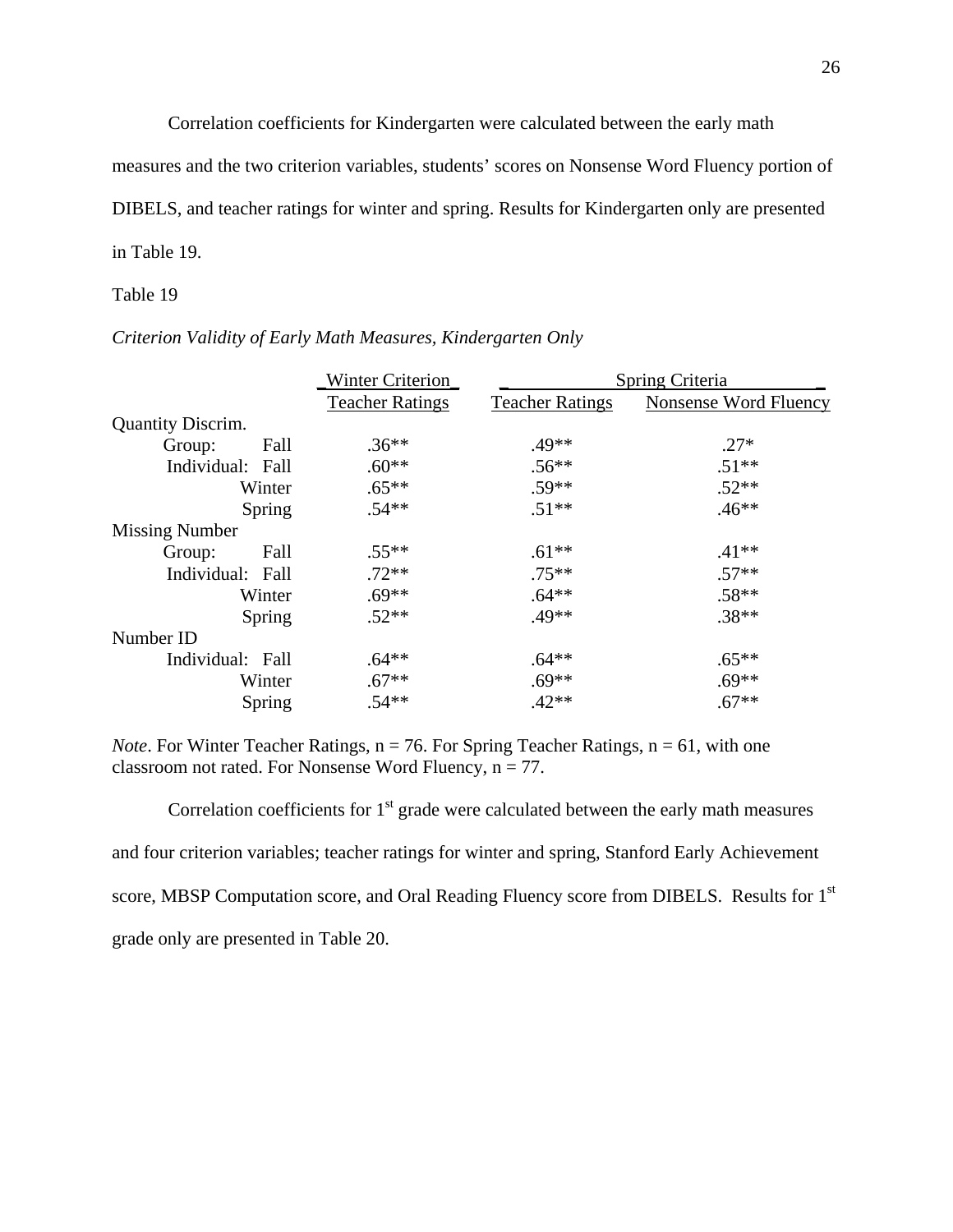## Table 20

## *Criterion Validity of Early Math Measures, 1st Grade Only*

|                                    |          | Winter Criteria                            |               | Spring Criteria |              |  |  |
|------------------------------------|----------|--------------------------------------------|---------------|-----------------|--------------|--|--|
|                                    | Teacher  | <b>Stanford Early</b>                      | Teacher       | <b>MBSP</b>     | Oral Reading |  |  |
|                                    | Ratings  | Achievement                                | Ratings       | Computation     | Fluency      |  |  |
| <b>Quantity Discrim.</b>           |          |                                            |               |                 |              |  |  |
| Fall<br>Group:                     | $.41*$   | $.53**$                                    | $.62**$       | .34             | .22          |  |  |
| Individual: Fall                   | $.75***$ | $.50**$                                    | $.74**$       | $.47*$          | $.58**$      |  |  |
| Winter                             | $.73**$  | $.49**$                                    | $.52**$       | $.39*$          | $.63**$      |  |  |
| Spring                             | $.42*$   | .26                                        | .32           | .30             | $.45*$       |  |  |
| <b>Missing Number</b>              |          |                                            |               |                 |              |  |  |
| Fall<br>Group:                     | $.48**$  | .33                                        | $.57**$       | $.44*$          | .30          |  |  |
| Individual: Fall                   | $.53**$  | .21                                        | $.55**$       | $.40*$          | $.51**$      |  |  |
| Winter                             | $.58**$  | $.37*$                                     | $.46*$        | .19             | $.55**$      |  |  |
| Spring                             | $.56**$  | .27                                        | $.62**$       | .34             | $.58**$      |  |  |
| Number ID                          |          |                                            |               |                 |              |  |  |
| Individual: Fall                   | $.78**$  | $.47**$                                    | $.71**$       | .34             | $.81**$      |  |  |
| Winter                             | $.73**$  | .29                                        | $.50**$       | .18             | $.79**$      |  |  |
| Spring                             | $.51**$  | .13                                        | .30           | .04             | $.70**$      |  |  |
| $\sim$ $\sim$ $\sim$ $\sim$ $\sim$ |          | $\sim$ 0.1 $\Gamma$ With $\sim$ $\Gamma$ 1 | $\sim$ $\sim$ |                 | $\Omega$     |  |  |

*Note.* \*  $p < .05$ . \*\*  $p < .01$ . For Winter Teacher Ratings,  $n = 29$ ; for all other criteria,  $n = 30$ .

 Concurrent validity of early math measures were calculated between the early math measures for both grades, and for Kindergarten Nonsense Word Fluency from DIBELS, and for 1<sup>st</sup> grade, Oral Reading Fluency score from DIBELS. Results are presented in Table 21.

## Table 21

## *Concurrent Validity of Early Math Measures with Reading Criteria*

|                                | Kindergarten:         | $1st$ Grade:                |
|--------------------------------|-----------------------|-----------------------------|
|                                | Nonsense Word Fluency | <b>Oral Reading Fluency</b> |
|                                | $(n = 77)$            | $(n = 30)$                  |
| <b>Quantity Discrimination</b> |                       |                             |
| Round 5                        | .46                   | .55                         |
| Round 6                        | .49                   | .48                         |
| <b>Missing Number</b>          |                       |                             |
| Round 5                        | .50                   | .67                         |
| Round 6                        | .37                   | .58                         |
| Number Identification          |                       |                             |
| Round 5                        | .57                   | .74                         |
| Round 6                        | .67                   | .73                         |

*Note*. All correlations significant,  $p < .01$ . Early math measures are scores from single forms.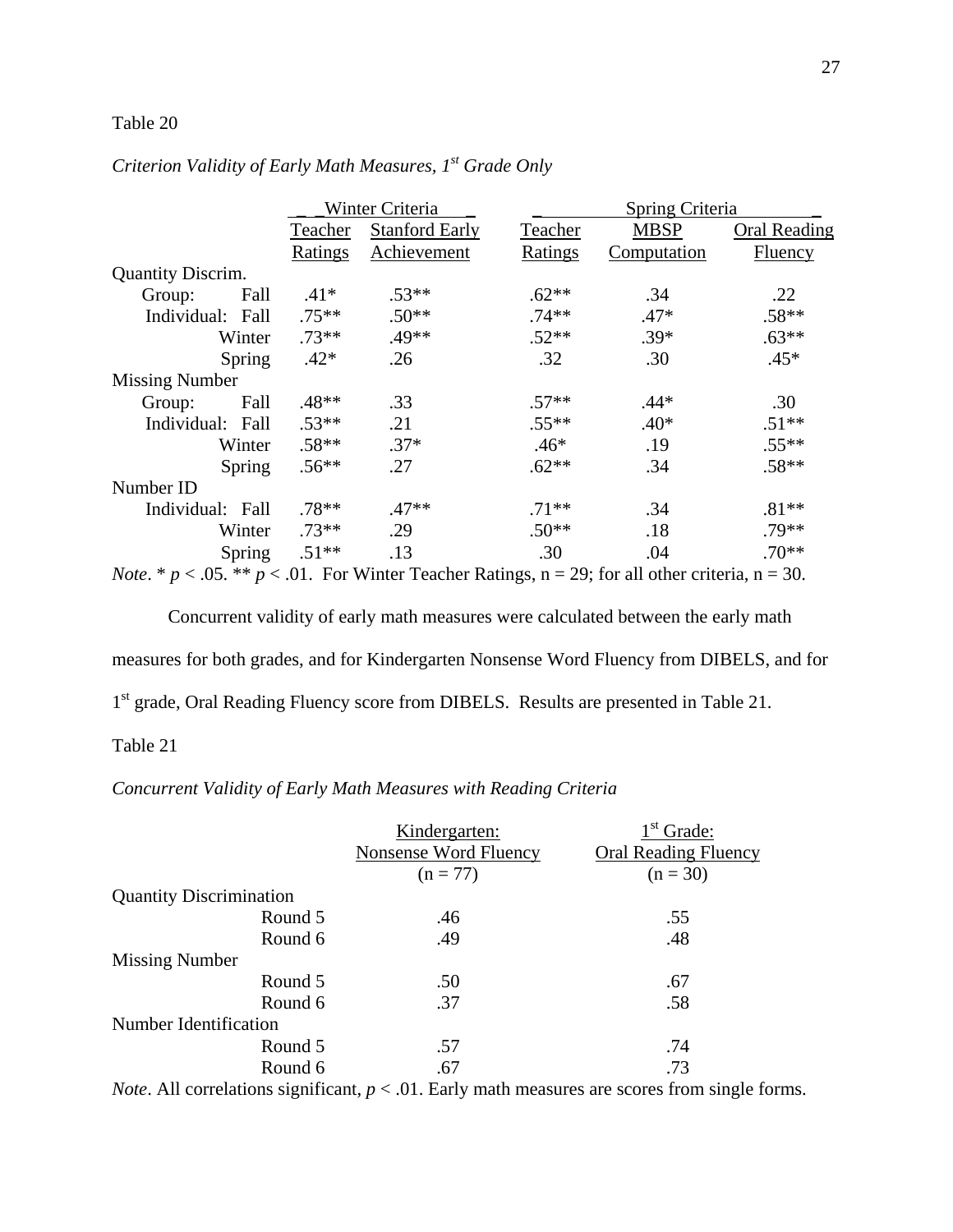*Growth*

 Two-Level Hierarchical Linear Growth Modeling (HLGM) was used to determine whether Kindergarten and Grade 1 students improved significantly across time with respect to the three math measures: MN, NI, and QD. HLM software version 6.04 (Raudenbush, Bryk, & Congdon, 2007) was used to conduct the analyses. Upon examination of the students' pattern of growth across the seven time points, we determined that some of the growth patterns were not perfectly linear (see Figures  $1 - 3$  for mean rates at each measurement time for Kindergarten and Grade 1 students on each math measure). Consequently, both linear and polynomial models (using  $2^{nd}$ -,  $3^{rd}$ -, and  $4^{th}$ -order polynomials) were fit to the data in order to represent the appropriate growth pattern for the different math measures.

After fitting linear and different polynomial models to the NI data, we determined that a linear growth model fit the growth pattern for students in both grades (see Figures 1 and 2). Thus, we used the following two-level, unconditional model to assess NI scores across time:

$$
Level - 1:
$$
\n
$$
Y_{ii} = \pi_{0i} + \pi_{1i} Time + e_{ii}
$$
\n
$$
Level - 2:
$$
\n
$$
\pi_{0i} = \beta_{00} + u_{0i}
$$
\n
$$
\pi_{1i} = \beta_{10} + u_{1i}
$$

,

where  $Y_i$  is the observed outcome score for student *i* at time *t*; *Time* is the measurement time minus 7; so that  $\pi_{0i}$  is the intercept or the expected outcome score for student *i* at the final measurement time (Round 7);  $\pi_{1i}$  is the slope or the average growth rate in the outcome measure between measurement time 1 and 7 for student *i*;  $e_{ii}$  is the error for student *i*;  $\beta_{00}$  is the average intercept or average outcome score for the group of students at the final measurement time;  $\beta_{10}$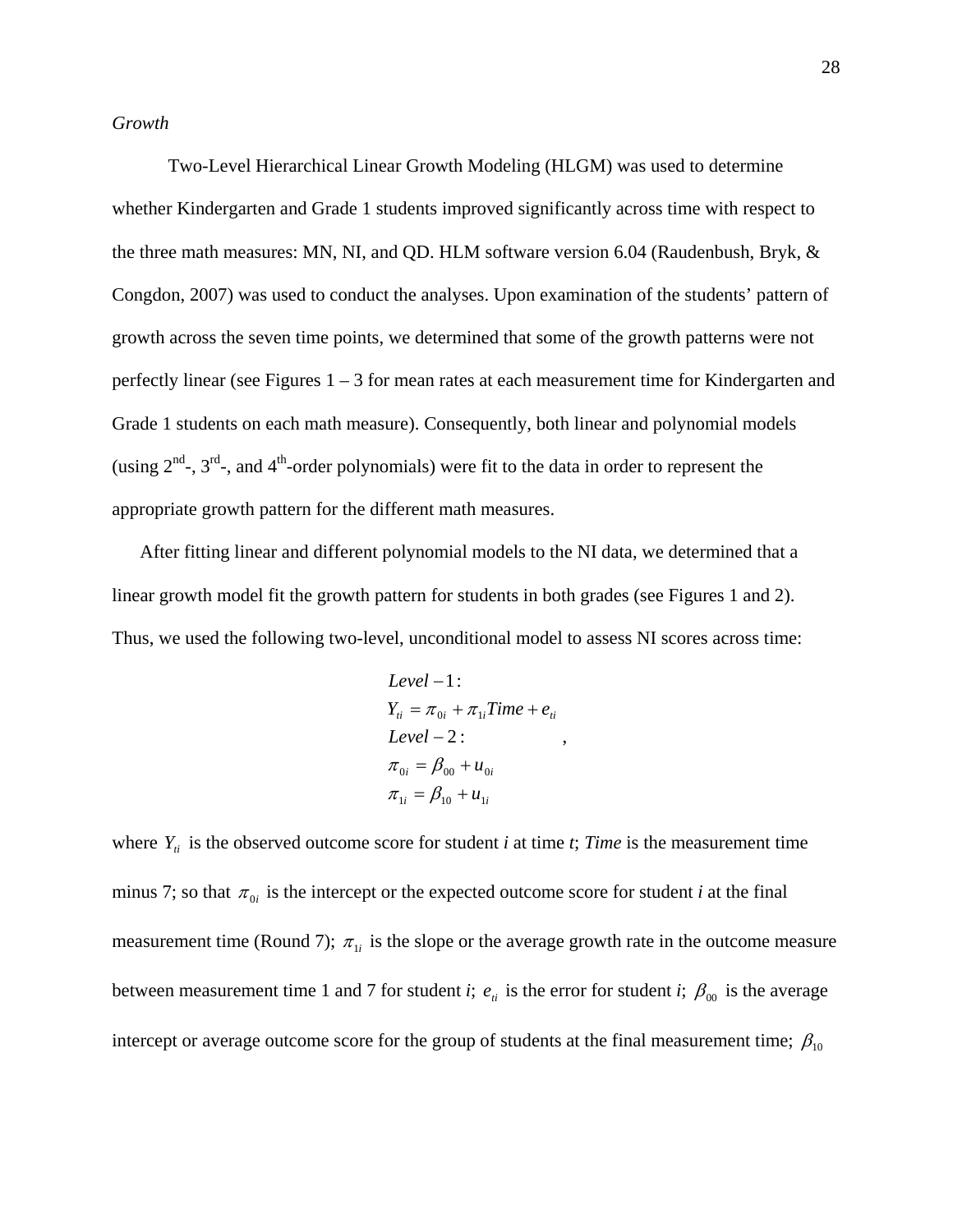is the average slope or average growth rate between measurement time 1 and 7 for the group of students; and  $u_{0i}$  and  $u_{1i}$  are the random errors for the average intercept and slope, respectively.

The analyses indicated a significant increase in growth across time on the NI measure for both Kindergarten and Grade 1 students. The average growth rate between each measurement time for Kindergarten and Grade 1 students was 2.04 and 1.42, respectively, so weekly growth rates would be approximately .51 for Kindergarten students and .36 for Grade 1 students on the NI measure. The average intercepts for NI scores were statistically significant for both Kindergarten and Grade 1 students. Further, there were significant differences between students in terms of the final NI scores as well as growth rate of the NI scores within both Kindergarten and Grade 1.

 Third-order polynomial models fit the MN and QD data for both Kindergarten and Firstgrade students (see Figures 2 and 3). Thus, the following two-level, unconditional model was used to assess MN and QD growth across time:

Level - 1:

\n
$$
Y_{ii} = \pi_{0i} + \pi_{1i} \text{Time} + \pi_{2i} \text{Time}^{2} + \pi_{3i} \text{Time}^{3} + e_{ii}
$$
\n
$$
\text{Level} - 2:
$$
\n
$$
\pi_{0i} = \beta_{00} + u_{0i}
$$
\n
$$
\pi_{1i} = \beta_{10} + u_{1i}
$$
\n
$$
\pi_{2i} = \beta_{20} + u_{2i}
$$
\n
$$
\pi_{3i} = \beta_{30} + u_{3i}
$$

,

where  $Y_i$  is the observed outcome score for student *i* at time *t*; *Time* is the measurement time minus 7; so that  $\pi_{0i}$  is the intercept or the expected outcome score for student *i* at the final measurement time (Round 7);  $\pi_{1i}$  is the slope or the average growth rate in the outcome measure at time 7 for student *i*;  $\pi_{2i}$  is the rate of acceleration in the outcome measure at time 7 for student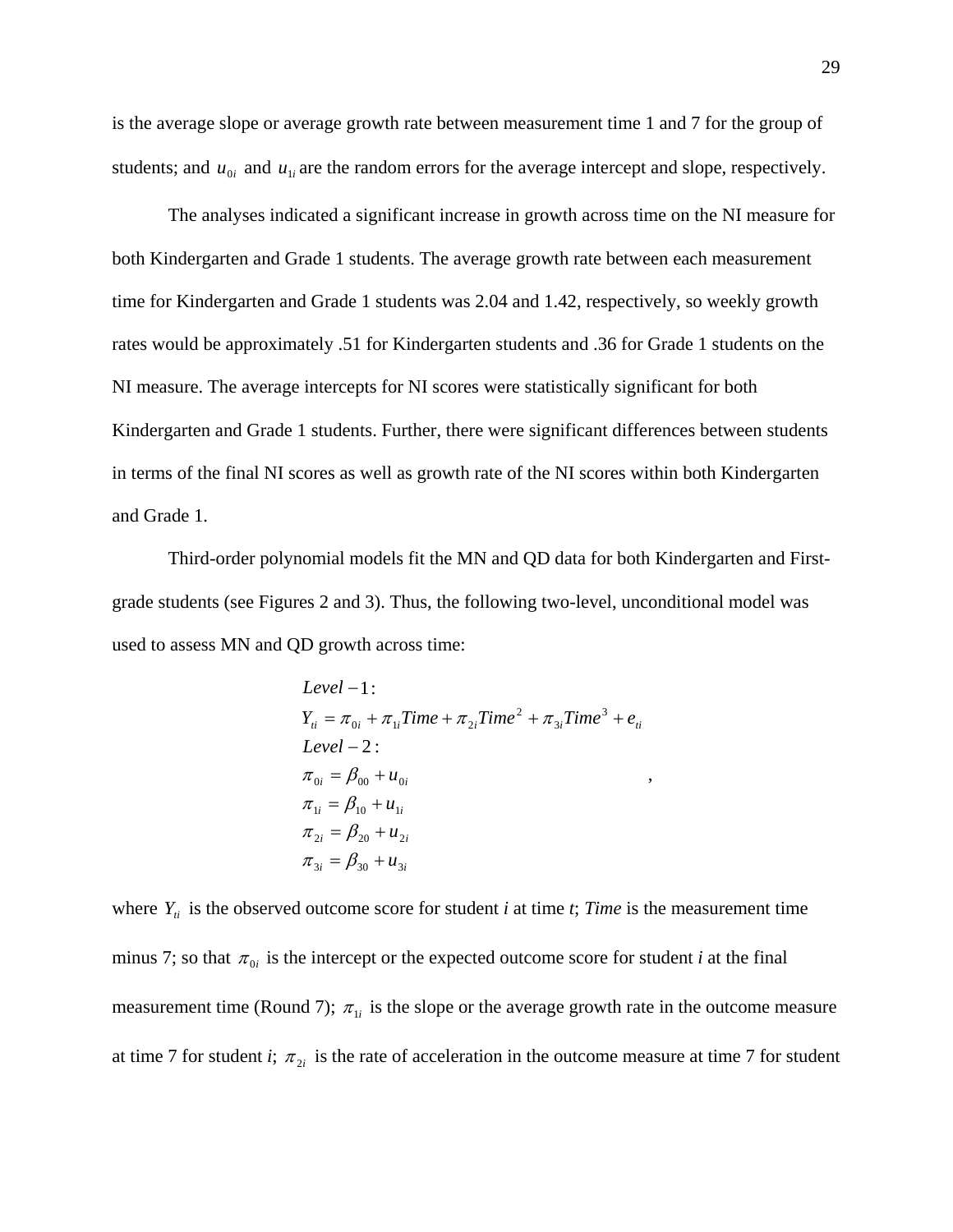*i*;  $\pi_{3i}$  is the rate of deceleration of the outcome measure, regardless of time point for student *i*;  $e_{ii}$  is the error for student *i*;  $\beta_{00}$  is the average intercept or average outcome score for the group of students at the final measurement time;  $\beta_{10}$  is the average slope or average growth rate at time 7 for the group of students;  $\beta_{20}$  is the average slope or average rate of acceleration at time 7 for the group of students;  $\beta_{30}$  is the average slope or average rate of deceleration for the group of students, regardless of time point; and  $u_{0i}$ ,  $u_{1i}$ ,  $u_{2i}$ , and  $u_{3i}$  are the random errors for the average intercept and slopes.

The analyses indicated that all of the intercept and slope coefficients were statistically significant  $(p < .05)$  for the QD and MN measures. There were significant differences within both Kindergarten and Grade 1 in terms of the final scores. However, the students did not tend to differ significantly on the different growth rate slopes, whether students were increasing or decreasing. Thus, the students within each grade tended to have the same growth rates. Because of the complexity of the models, predicted beginning and end values were computed based on the estimated linear equations (see Figures  $1 - 3$ ). The difference between the predicted beginning and end values was then calculated to examine growth from time 1 to time 7. The predicted growth of MN scores from time 1 to time 7 for Kindergarten and Grade 1 students was 5.46 and 2.28, respectively. The predicted growth of QD scores from time 1 to time 7 for Kindergarten and Grade 1 students was 12.24 and 6.36, respectively.

 It was of great interest to determine on which measure the students grew most rapidly. To calculate an index (a pseudo effect size measure) of the strength of the growth rates for the different measures, each predicted growth rate from time 1 to time 7 for each measure was divided by its respective standard deviation of final math score. For Kindergarten students, the pseudo effect size index for NI, MN, and QD was 1.09, 1.33, and 1.50, respectively, indicating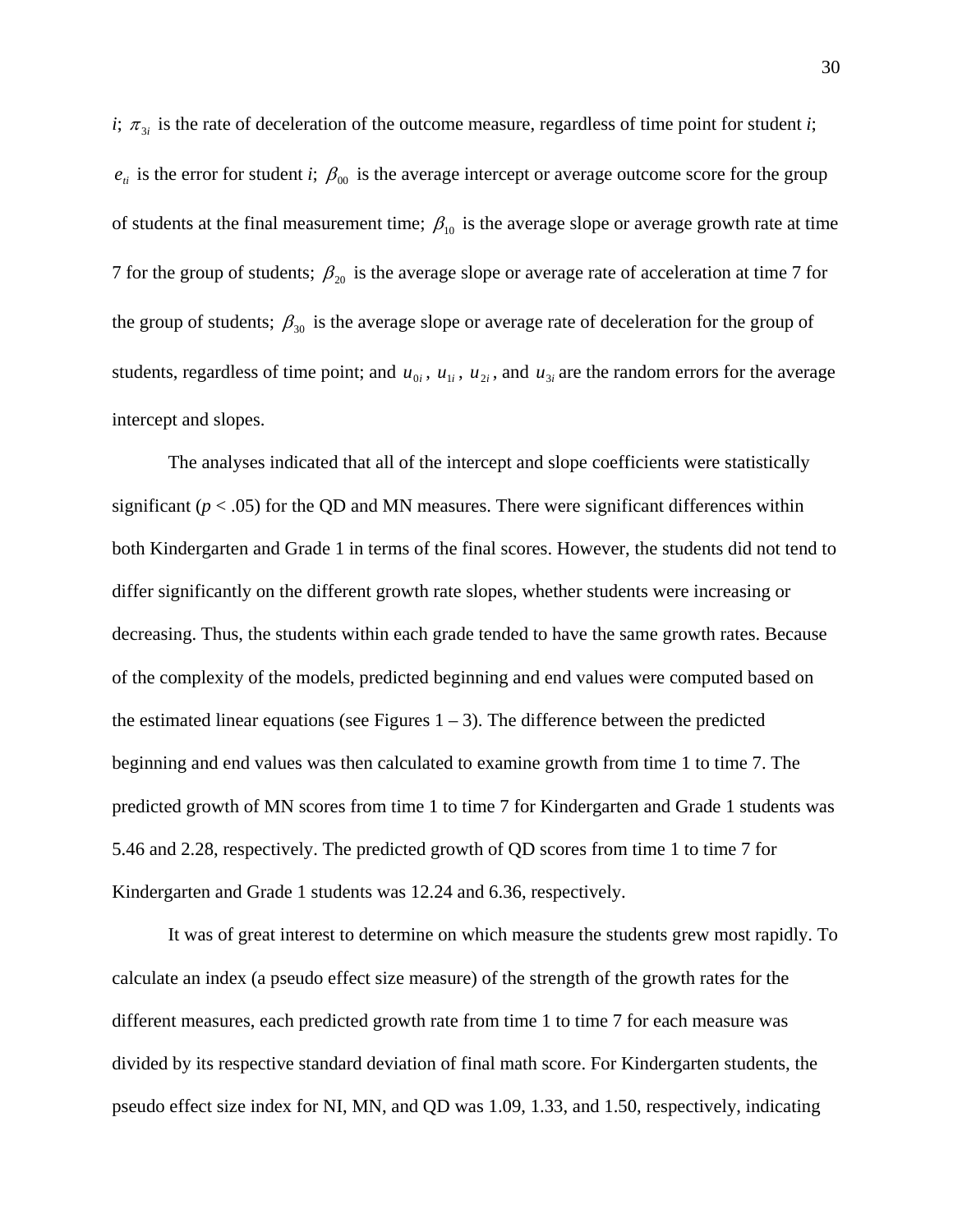that Kindergarten students demonstrated the strongest growth rates on the QD measure. The pseudo effect size index for NI, MN, and QD for first grade students was .69, .47, and .66, respectively. Thus, the first grade student's growth rates were the strongest on the NI measure, but the growth rates on the QD measure were fairly comparable.

#### Discussion and Implications

 Previous research in early mathematics has identified measures that are technically adequate for screening students (Clarke & Shinn, 2004; Lembke & Foegen, 2007; Fuchs, et al. 2007). The purpose of this study was to extend the work in early numeracy CBM to examine which measures might model the progress of students across time. It is important to examine the adequacy of measures to be utilized as both measures of performance (for instance, three times per year in screening) and progress (measures given frequently), because some measures might be adequate for use in screening but not capture or model students' progress over time.

 We administered three early mathematics measures (NI, QD, and MN) to students in Kindergarten and Grade 1. Previous research using these measures (see Clarke & Shinn, 2004; Lembke & Foegen, 2007) has demonstrated moderate to strong reliability and validity. However, the ability of the measures to reflect progress across time has not been examined.

 Based upon the results of this study, it appears that NI, QD, and MN continue to have satisfactory alternate form reliability, with the strongest reliability coefficients ( $r = .79$  to .93) observed for the QD and NI measures for Kindergarten students, and the strongest coefficients for Grade 1 students observed for the QD measure  $(r = .70 \text{ to } .85)$ . We examined concurrent criterion validity by correlating scores on the early mathematics CBM measures with Grade 1 standard scores on the SESAT (year) and to teacher rating of mathematics performance. Validity coefficients were highest in the fall across both Kindergarten and Grade 1 when compared to fall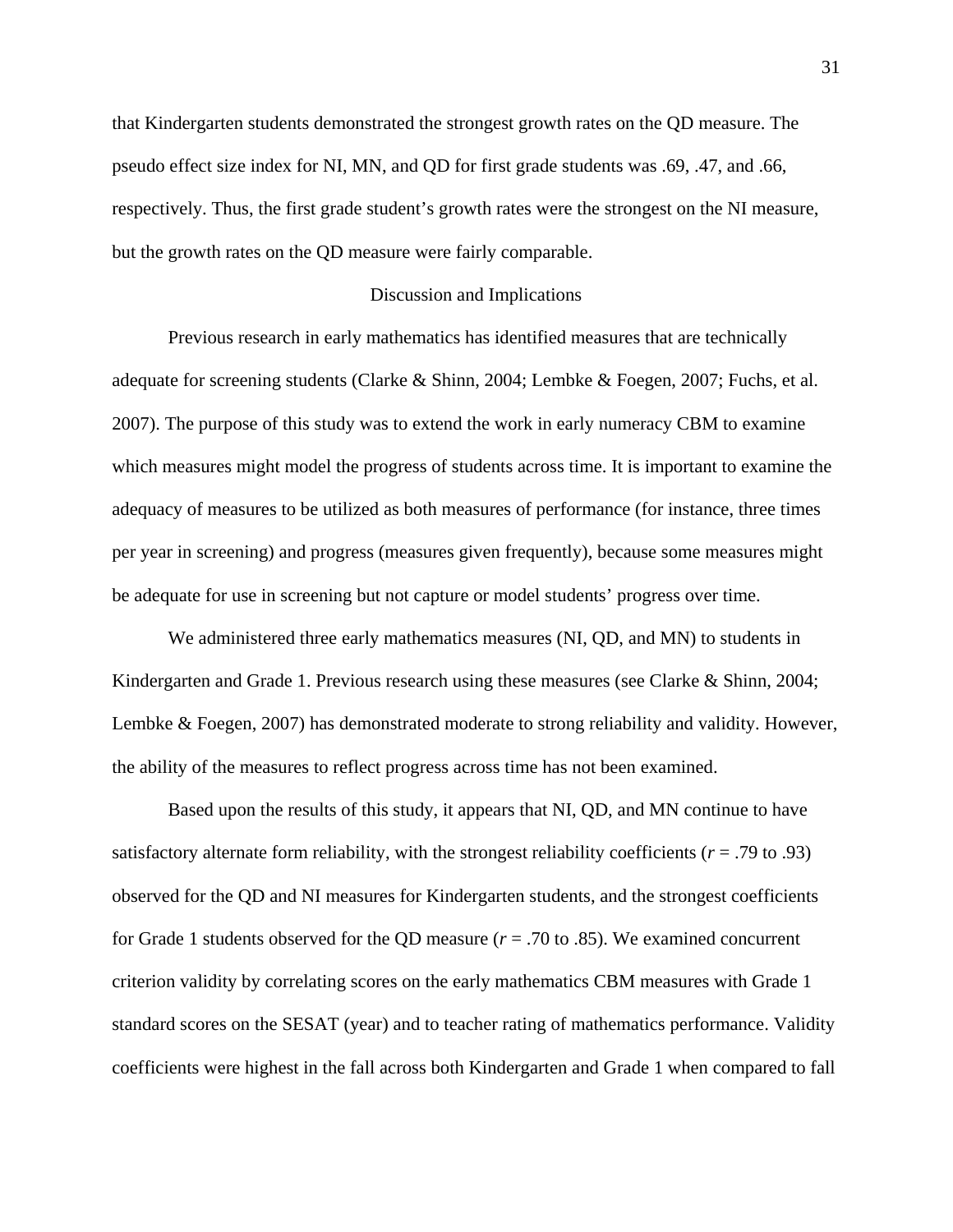teacher ratings (*r* = .55 to .72) and were lowest for Grade 1 students in the spring when compared to teacher ratings, although it should be noted that this was only one teacher's ratings. Validity coefficients with the SESAT were low moderate  $(r = .19$  to .46) across the measures. Overall, validity coefficients were lower than those in studies conducted by Clarke and Shinn (2004) and Lembke and Foegen (2007), particularly for the Grade 1 students when examining spring teacher ratings and the SESAT. The lower validity for teacher ratings might be attributed to the small sample size in the spring (one teacher and only 14 students).

 The most important question addressed in this study was whether the early mathematics measures could reliably model progress across time and if there were differences between measures in this ability. Results of the HLM analysis indicated that both Kindergarten and Grade 1 students grew significantly on the NI measure linearly over time, with weekly growth rates of approximately .51 for Kindergarten students and .36 for Grade 1 students. These growth rates were greater than those observed in the Lembke & Foegen (2007) research (.17 for Kindergarten and .25 for Grade 1). These findings supported initial work by Chard, Clarke, Baker, Otterstedt, Braun, and Katz (2005) that suggested considerable change from fall to spring on the NI measure, and support the use of this measure to monitor progress over time.

Students' growth was significant from Round 1 to Round 7, but non-linear for the QD and MN measures, so average growth rates could not be calculated. When comparing the strength of growth rates on each of the measures for each grade, Kindergarten students grew at the greatest rate on the QD measure, while Grade 1 students grew at the greatest rate on the NI measure, with QD similar in rate. Both Kindergarten and Grade 1 students grew at the slowest rate on the MN measure. Further research needs to be conducted on these measures to determine if this non-linearity is confirmed, which might indicate less utility as measures of progress.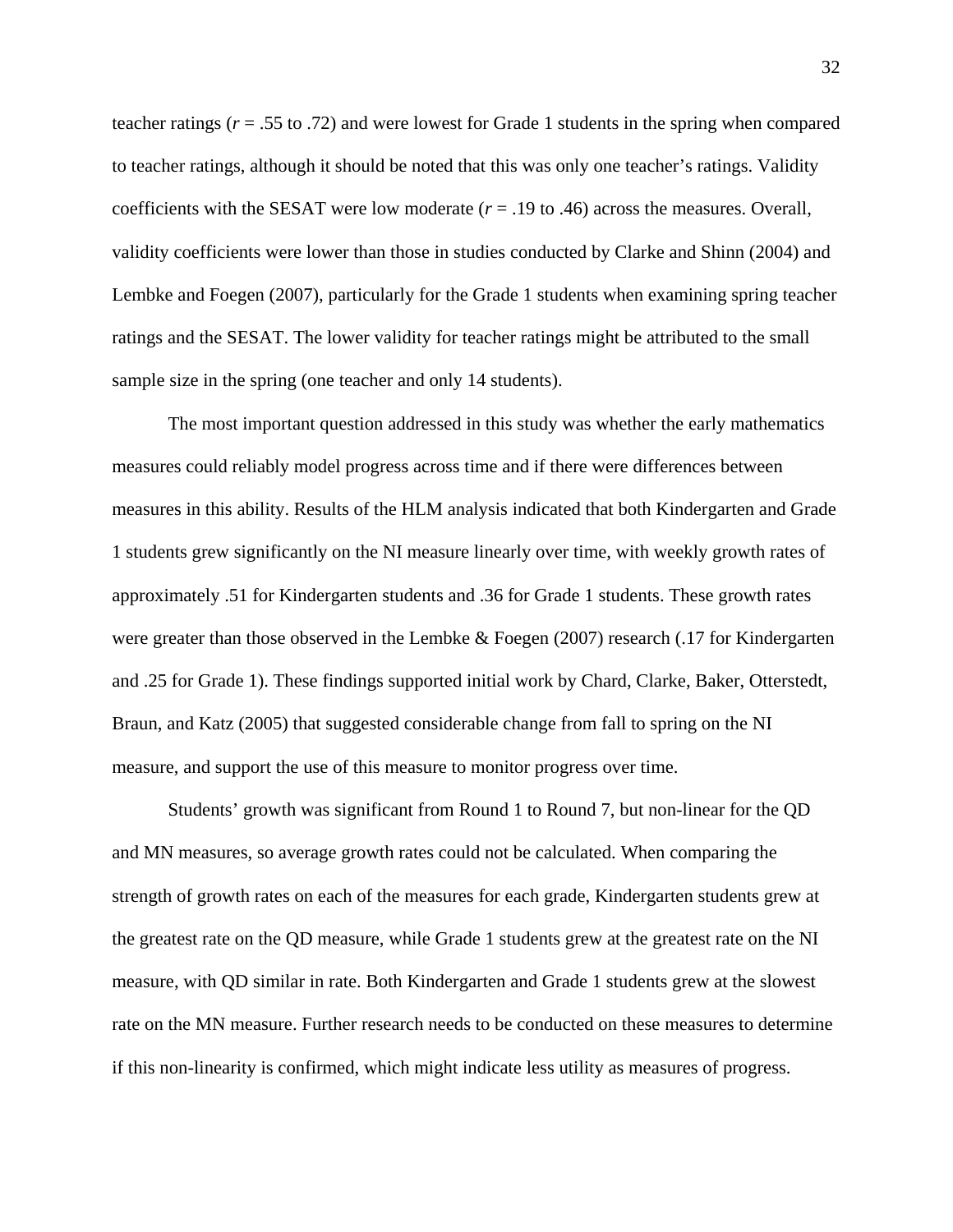The HLGM analysis indicated that growth rate slopes for NI were significantly different among students in Kindergarten and Grade 1 respectively, which suggests that NI might serve as a good measure to differentiate students within grade. Visual examination of the graphs in Figures 1 through 3 indicates that there appears to be the greatest differentiation in performance between Kindergarten and Grade 1 students on Number Identification and Quantity Discrimination, while both groups of students performed similarly and had the least growth on the Missing Number measure.

It is important to note that this study was limited by the single geographic location and the lack of diversity in the sample of students, so results should be generalized with these issues as a consideration. Future research should be conducted examining the use of the measures on a weekly basis, with teachers administering and graphing the data to assess effectiveness of instruction. In addition, the non-linearity of the QD and MN measures might be attributed to the reduced reliability of data collection with young children or to form effects. For this reason, the study should be replicated, with a greater number of students, utilizing Item Response Theory analyses to assess reliability of alternate forms.

However, based upon these results, along with previous and present results of reliability and validity studies, it appears that the early numeracy measures of QD, NI, and MN can be utilized as technically adequate measures of both performance (for instance as screening measures) and in the case of NI, progress. This study provides an initial examination of how early numeracy data might be administered and graphed over time to identify students who might not be profiting from instruction, and also can be utilized to determine the effectiveness of interventions for particular students.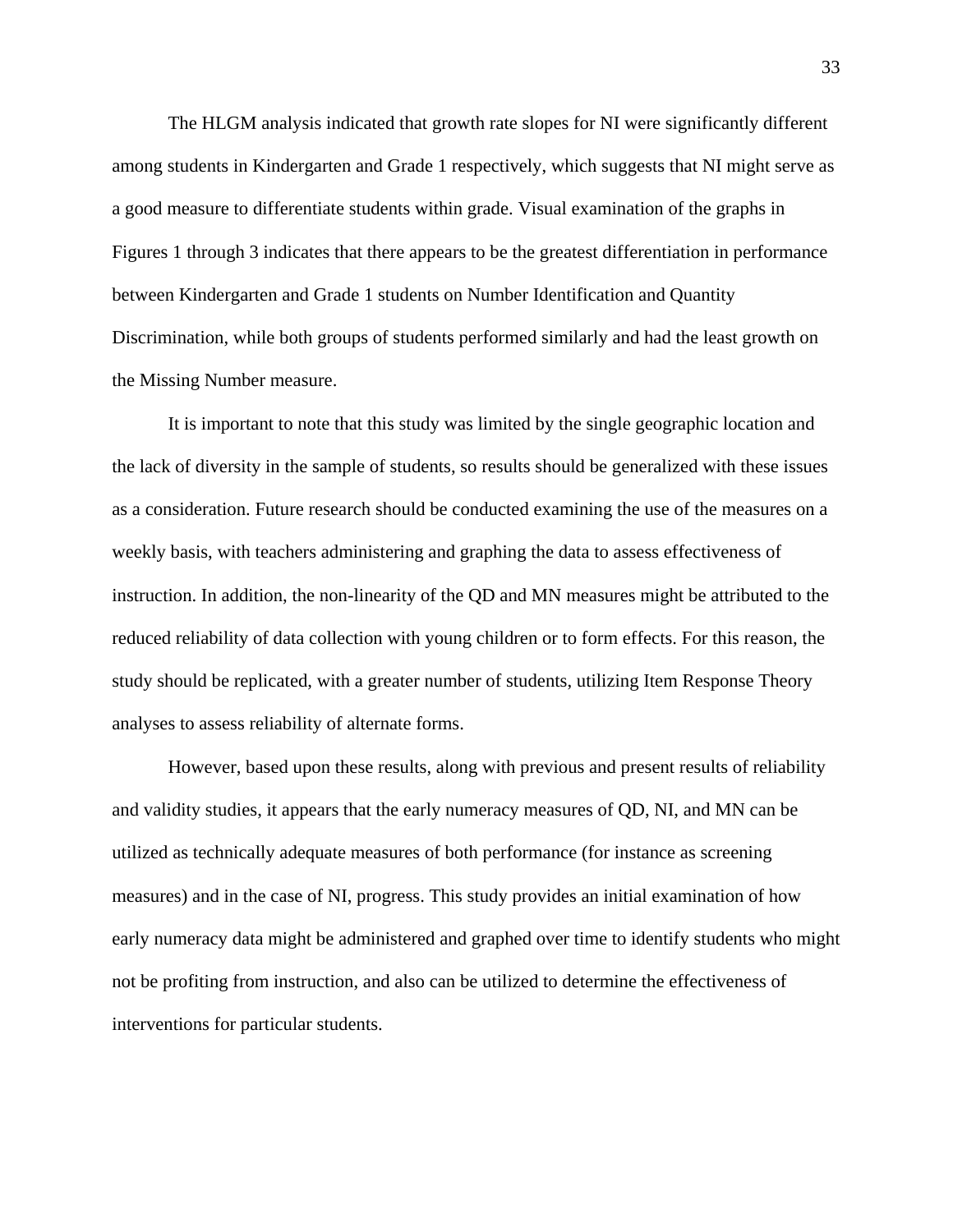#### References

- Baker, S., Gersten, R., Flojo, J. Katz, R. Chard, D. & Clarke, B. (2002). *Preventing mathematics difficulties in young children: Focus on effective screening of early number sense delays* (Tech Rep. No. 0305). Eugene, OR: Pacific Institute for Research.
- Chard, D., Clarke, B., Baker, S., Otterstedt, J., Braun, D., & Katz, R. (2005). Using measures of number sense to screen for difficulties in mathematics: Preliminary findings. *Assessment for Effective Intervention, 30*(2), 3-14.
- Clarke, B., & Shinn, M. R. (2004). A preliminary investigation into the identification and development of early mathematics curriculum-based measurement. *School Psychology Review, 33*, 234-248.
- Deno, S. L., Fuchs, L. S., Marston, D., & Shin, J. (2001). Using curriculum-based measurement to establish growth standards for students with learning disabilities. *School Psychology Review*, *30*, 507-524.
- Deno, S. L., Mirkin, P. K., & Chiang, B. (1982). Identifying valid measures of reading. *Exceptional Children, 49,* 36-45.
- Foegen, A., Jiban, C. L., & Deno, S. L. (2007). Progress monitoring in mathematics: A review of the literature. *The Journal of Special Education, 41*, 121-139.
- Fuchs, L. S. & Fuchs, D. (2001). Principles for the prevention and intervention of mathematics difficulties. *Learning Disabilities Research and Practice*, *16*, 85-95.
- Fuchs, L. S., Fuchs, D., Compton, D. L., Hamlett, C. L., & Seethaler, P. M. (2007). Mathematics screening and progress monitoring at first grade: Implications for responsiveness to intervention. *Exceptional Children*, *73*, 311-330.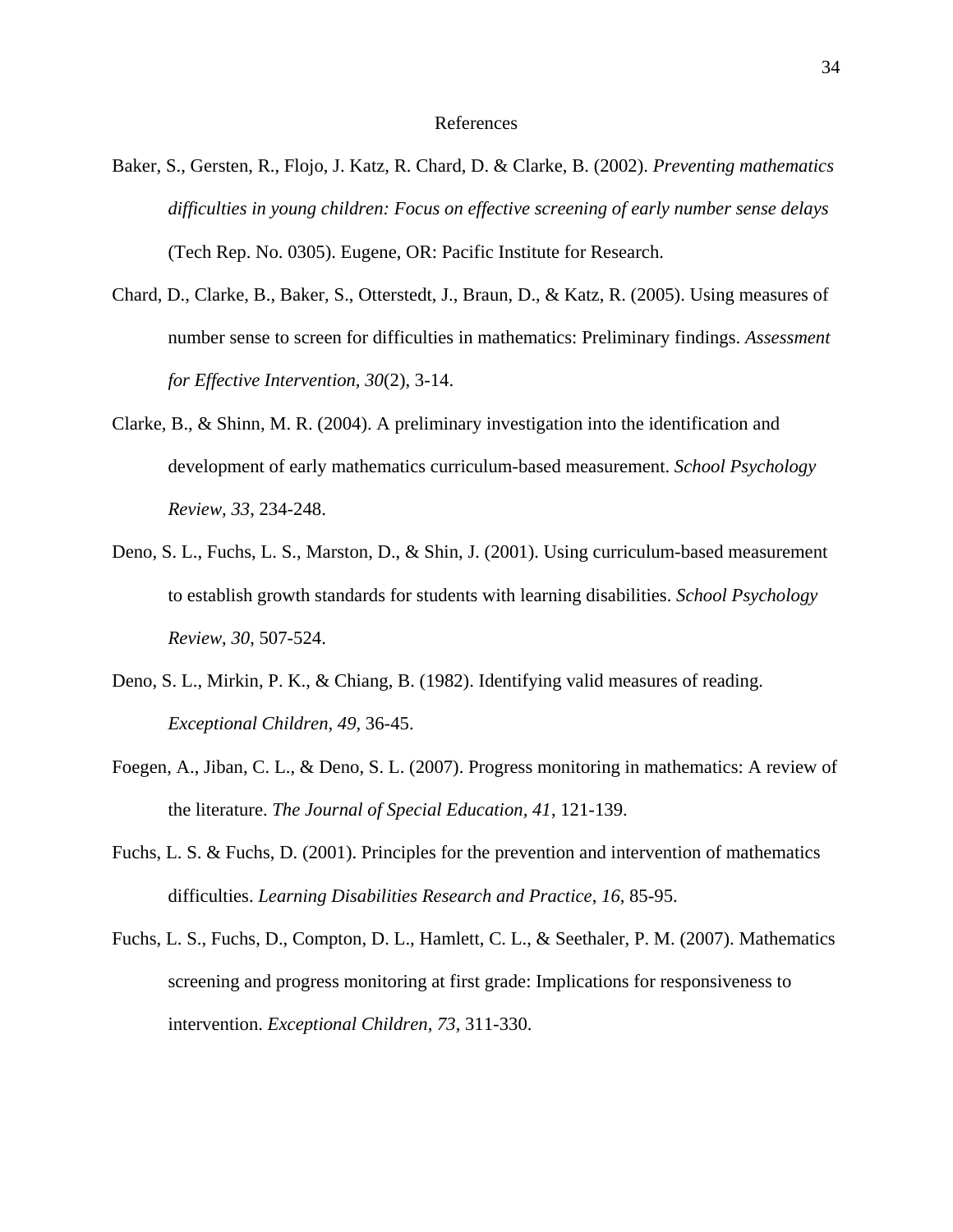- Fuchs, L. S., Fuchs, D., Hamlett, C. L., & Stecker, P. M. (1991). Effects of curriculum-based measurement and consultation on teacher planning and student achievement in mathematics operations. *American Educational Research Journal*, *28*, 617-641.
- Fuchs, L. S., Hamlett, C. L., & Fuchs, D. (1998). *Monitoring basic skills progress: Basic math computation* (2<sup>nd</sup> ed.). Austin, TX: PRO-ED.
- Gersten, R., & Chard, D. (1999). Numbers sense: Rethinking arithmetic instruction for students with mathematical difficulties. *The Journal of Special Education*, *33*, 18-28.
- Good, R.H., Gruba, J., & Kaminski, R. (2001). Best practices using Dynamic Indicators of Basic Early Literacy Skills (DIBELS) in an outcomes-driven model. In A. Thomas & J. Grimes (Eds.), *Best practices in school psychology IV* (pp. 679–700). Washington, DC: National Association of School Psychologists.
- Kroesbergen, E. H. & Van Luit, J. E. H. (2003). Mathematics interventions for children with special education needs: A meta-analysis. *Remedial and Special Education*, *24*, 97-114.
- Lembke, E.S., & Foegen, A. (2007). *Identifying indicators of performance in early mathematics for Kindergarten and grade 1 students*. Manuscript submitted for publication.
- Miller, S. P., & Hudson, P. J. (2007). Using evidence-based practices to build mathematics competence related to conceptual, procedural, and declarative knowledge, *Learning Disabilities Research and Practice*, *22*, 47-57.
- Minskoff, E., & Allsopp, D. (2003). Strategies for academic success: Mathematics. In *Academic success strategies for adolescents with learning disabilities and ADHD* (pp 221-222). Baltimore: Brookes Publishing.
- Montague, M. (1996). Assessing mathematical problem solving. *Learning Disabilities Research and Practice*, *11*, 238-248.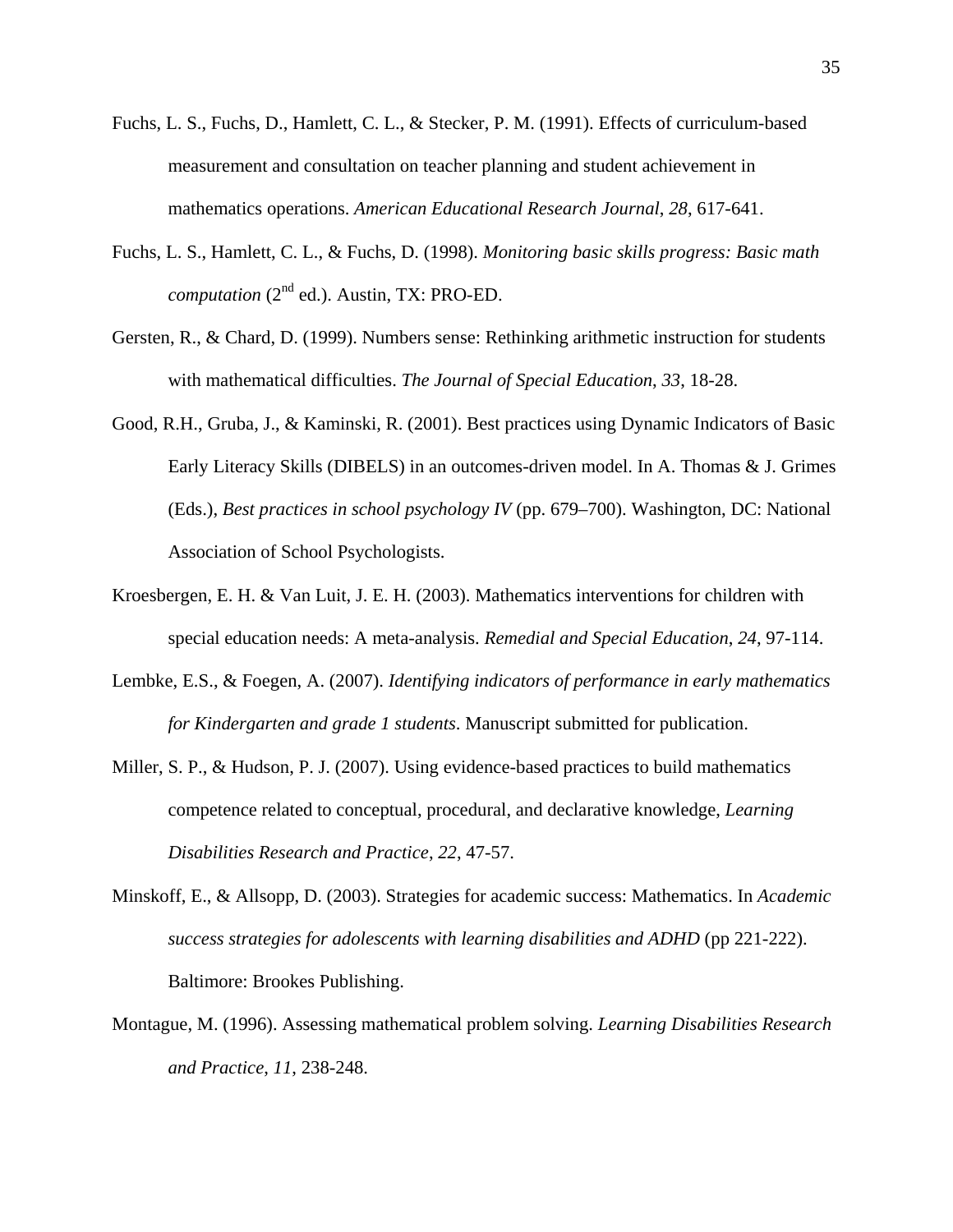National Council of Teachers of Mathematics. (2000). *Principles and standards for school mathematics*. Reston, VA: Author.

No Child Left Behind Act of 2001, 20 U. S. C. <sup>c</sup><sub>3</sub>6301 et seq.

- Perie, M., Grigg, W., & Dion, G. (2005). *The nation's report card: Mathematics 2005.* (NCES 2006-453). U.S. Department of Education, National Center for Education Statistics. Washington, D,C.: U. S. Government Printing Office.
- Psychological Corporation. (1996). *Stanford Early School Achievement Test* (9<sup>th</sup> edition). San Antonio, TX: Harcourt Assessment.
- Raudenbush, S., Bryk, A., & Congdon, R. (2007). HLM (Version 6.04) [Computer Software]. Lincolnwood, IL: Scientific Software International, Inc.
- Safer, N., & Fleischman, S. (2005). How student progress monitoring improves instruction. *Educational Leadership*, 62(5), pp. 81-83.
- Stecker, P.M., Fuchs, L.S., & Fuchs, D. (2005). Using curriculum-based measurement to improve student achievement: Review of research. *Psychology in the Schools***,** *42*, 795- 819.
- Swanson, H. L. (1999). Instructional components that predict treatment outcomes for students with learning disabilities: Support for a combined strategy and direct instruction model. *Learning Disabilities Research and Practice*, *14*, 129-140.
- Tindal, G. A., & Parker, R. (1991). Identifying measures for evaluating written expression. *Learning Disabilities Research and Practice*, 6, 211-218.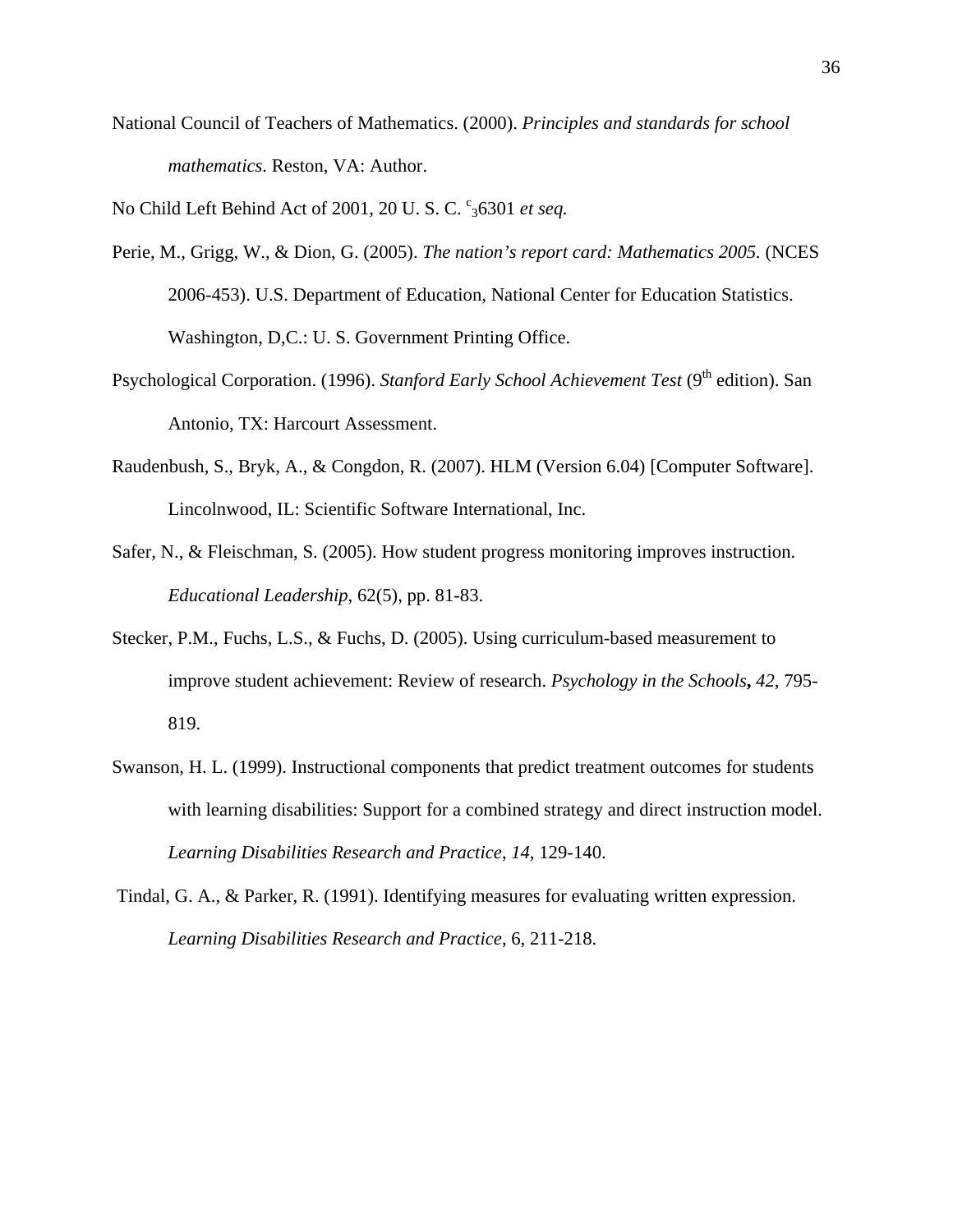## Figure Captions

*Figure 1*. Average Number Identification Growth Trend from Time 1 to Time 7 for Kindergarten and Grade 1 Students.

*Figure 2*. Average Missing Number Growth Trend from Time 1 to Time 7 for Kindergarten and Grade 1 Students.

*Figure 3*. Average Quantity Discrimination Growth Trend from Time 1 to Time 7 for

Kindergarten and Grade 1 Students.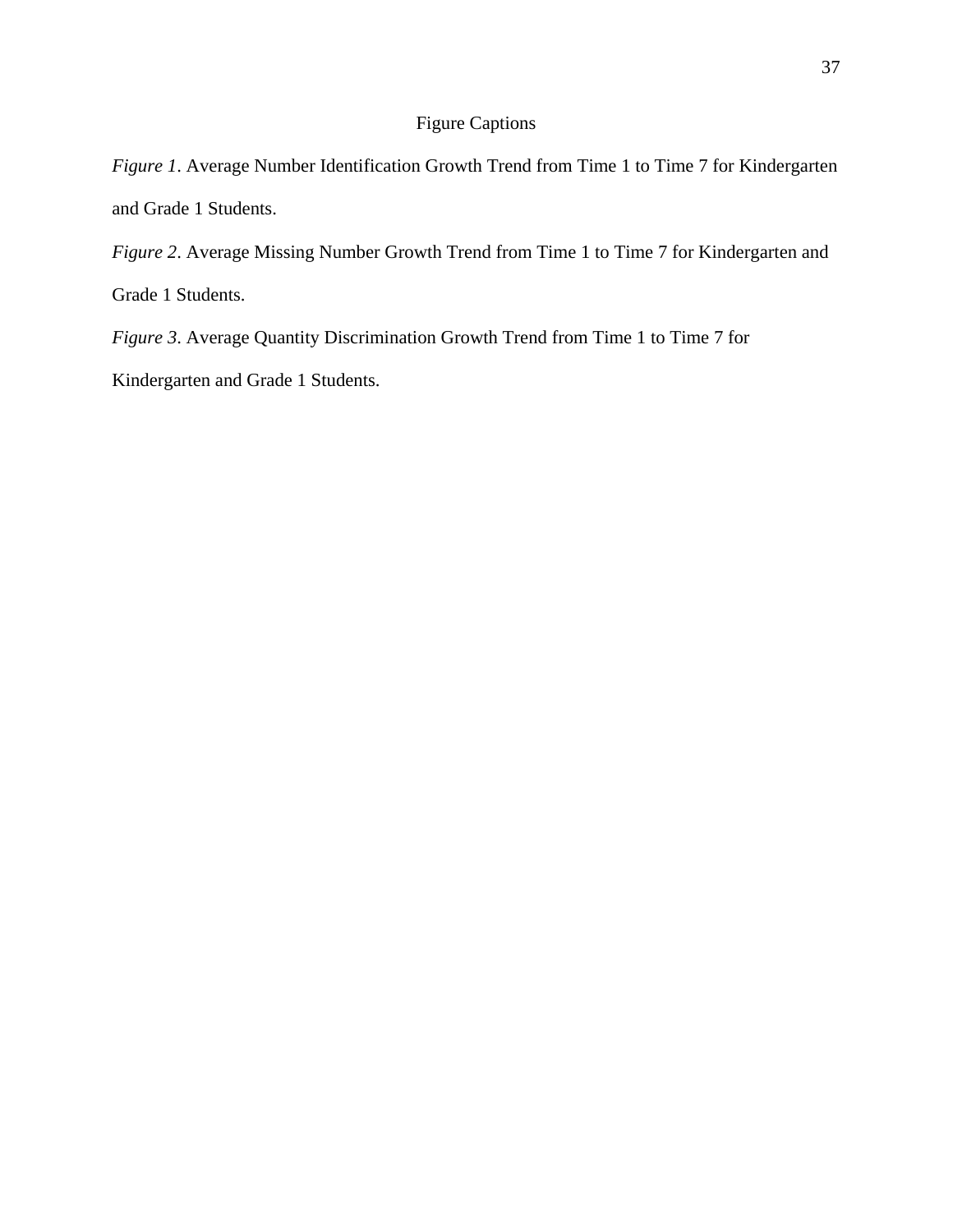